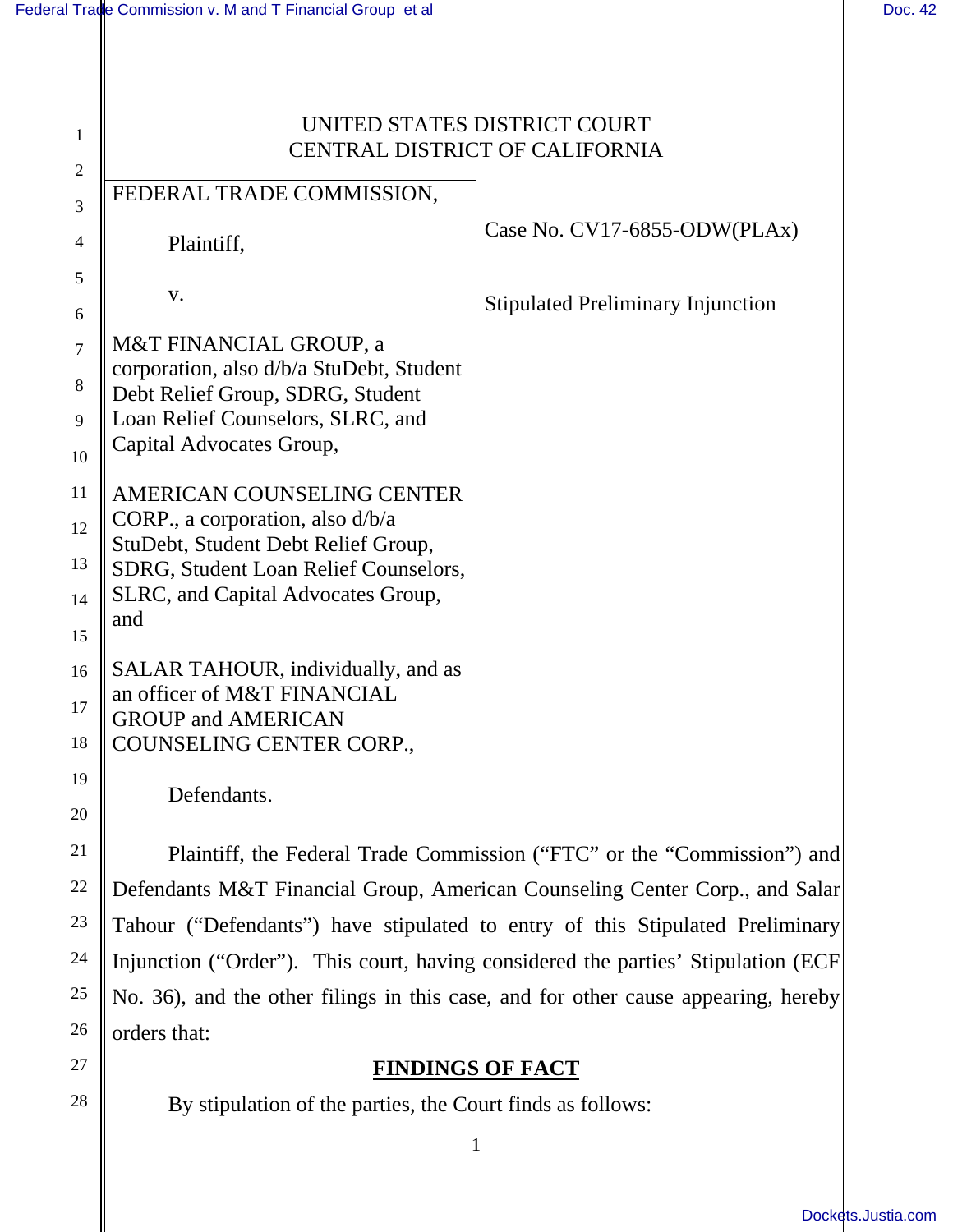1. The FTC and Defendants have stipulated and agreed to the entry of this preliminary injunction order without any admission of wrongdoing or violation of law, and without a finding by the Court of law or fact other than stated below;

2. This Court has jurisdiction over the subject matter of this case and over the parties;

1

2

3. Venue in this district is proper;

4. The FTC asserts there is good cause to believe that Defendants have engaged in and are likely to engage in acts or practices that violate Section 5(a) of the FTC Act, 15 U.S.C. § 45(a), and the FTC's Telemarketing Sales Rule ("TSR"), 16 C.F.R. Part 310, and that the Plaintiff is therefore likely to prevail on the merits of this action;

 4. The FTC asserts there is good cause to believe that immediate and irreparable harm will result from Defendants' ongoing violations of Section 5(a) of the FTC Act and the TSR unless Defendants are restrained and enjoined by order of this Court;

 5. The FTC asserts there is good cause to believe that immediate and irreparable damage to the Court's ability to grant effective final relief for consumers, including monetary restitution, rescission, and disgorgement of illgotten gains, will occur from the transfer, dissipation, or concealment by Defendants of their assets or business records unless Defendants are immediately restrained and enjoined by order of this Court, and therefore, the FTC asserts, there is good cause for an asset freeze and continuing the appointment the Receiver over the Receivership Defendants, as that term is defined herein;

6. The FTC asserts that the entry of a preliminary injunction is in the public interest; and

7. The FTC is an independent agency of the United States of America and no security is required of any agency of the United States for the issuance of a preliminary injunction. Fed. R. Civ. P. 65(c).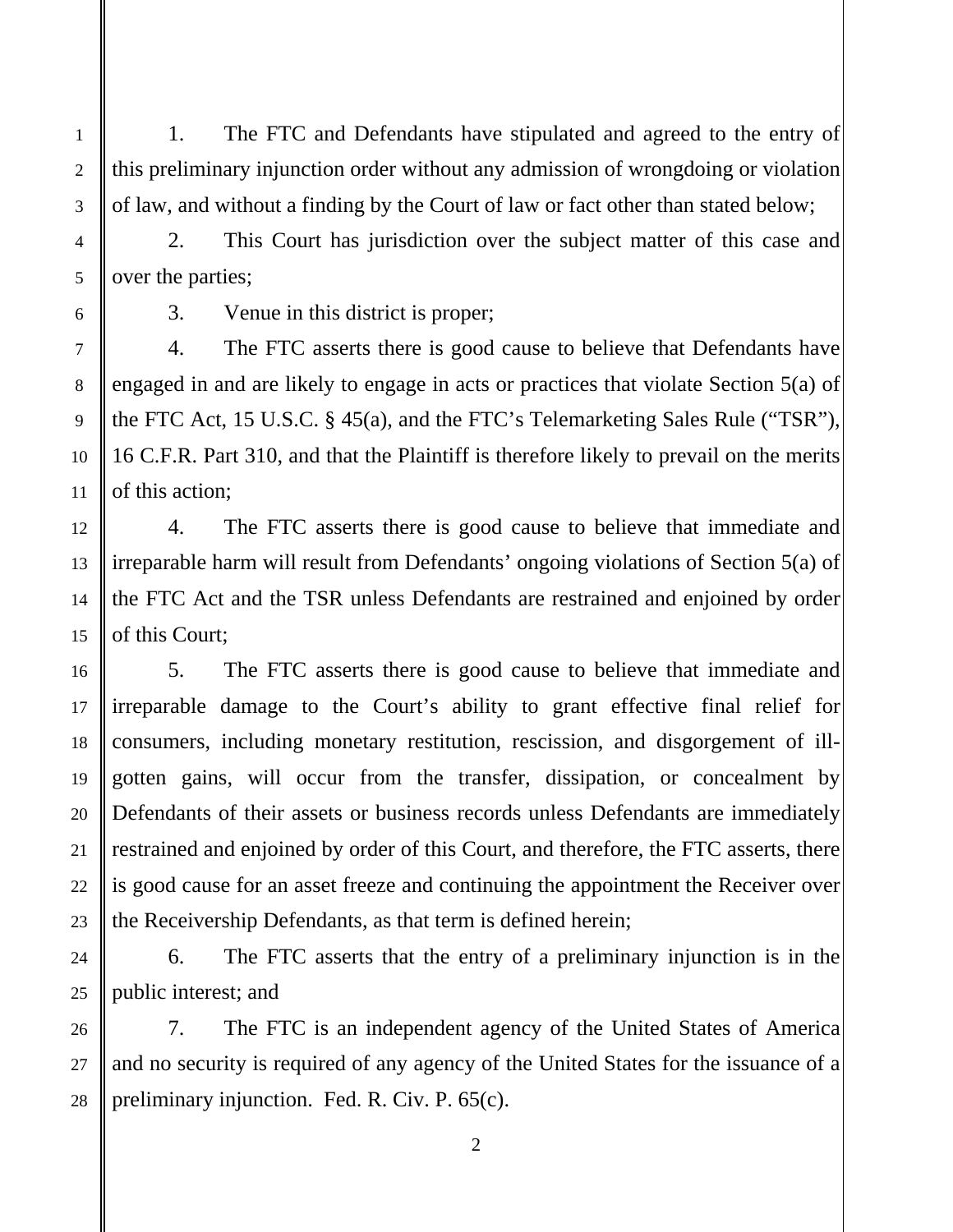# **DEFINITIONS**

For the purpose of this Order , the following definitions shall apply:

1. "**Asset**" or "**Assets**" means any legal or equitable interest in, right to, or claim to, any real or personal property, including "goods," "instruments," "equipment," "fixtures," "general intangibles," "inventory," "checks," or "notes" (as these terms are defined in the Uniform Commercial Code), lines of credit, chattels, leaseholds, contracts, mail or other deliveries, shares of stock, lists of consumer names, accounts, credits, premises, receivables, funds, and all cash, wherever located.

2. "**Commission**" or "**FTC**" means the Federal Trade Commission.

3. "**Corporate Defendants**" means M&T Financial Group, also d/b/a StuDebt, Student Debt Relief Group, SDRG, Student Loan Relief Counselors, SLRC, Capital Advocates Group, Student Loan Financial Aid, and SLFAid, and American Counseling Center Corp., also d/b/a StuDebt, Student Debt Relief Group, SDRG, Student Loan Relief Counselors, SLRC, Capital Advocates Group, Student Loan Financial Aid, and SLFAid, and their successors and assigns, as well as any subsidiaries, and any fictitious business entities or business names created or used by these entities, or any of them.

4. **"Debt Relief Service"** means any program or service represented, directly or by implication, to renegotiate, settle, or in any way alter the terms of payment or other terms of the debt between a person and one or more unsecured creditors or debt collectors, including, but not limited to, a reduction in the balance, interest rate, or fees owed by a person to an unsecured creditor or debt collector.

5. "**Defendant(s)**" means the Individual Defendant and the Corporate Defendants, individually, collectively, or in any combination.

6. "**Document(s)**" is equal in scope and synonymous in meaning to the usage of the term in Federal Rule of Civil Procedure 34(a), and includes writings, drawings, graphs, charts, photographs, audio and video recordings, computer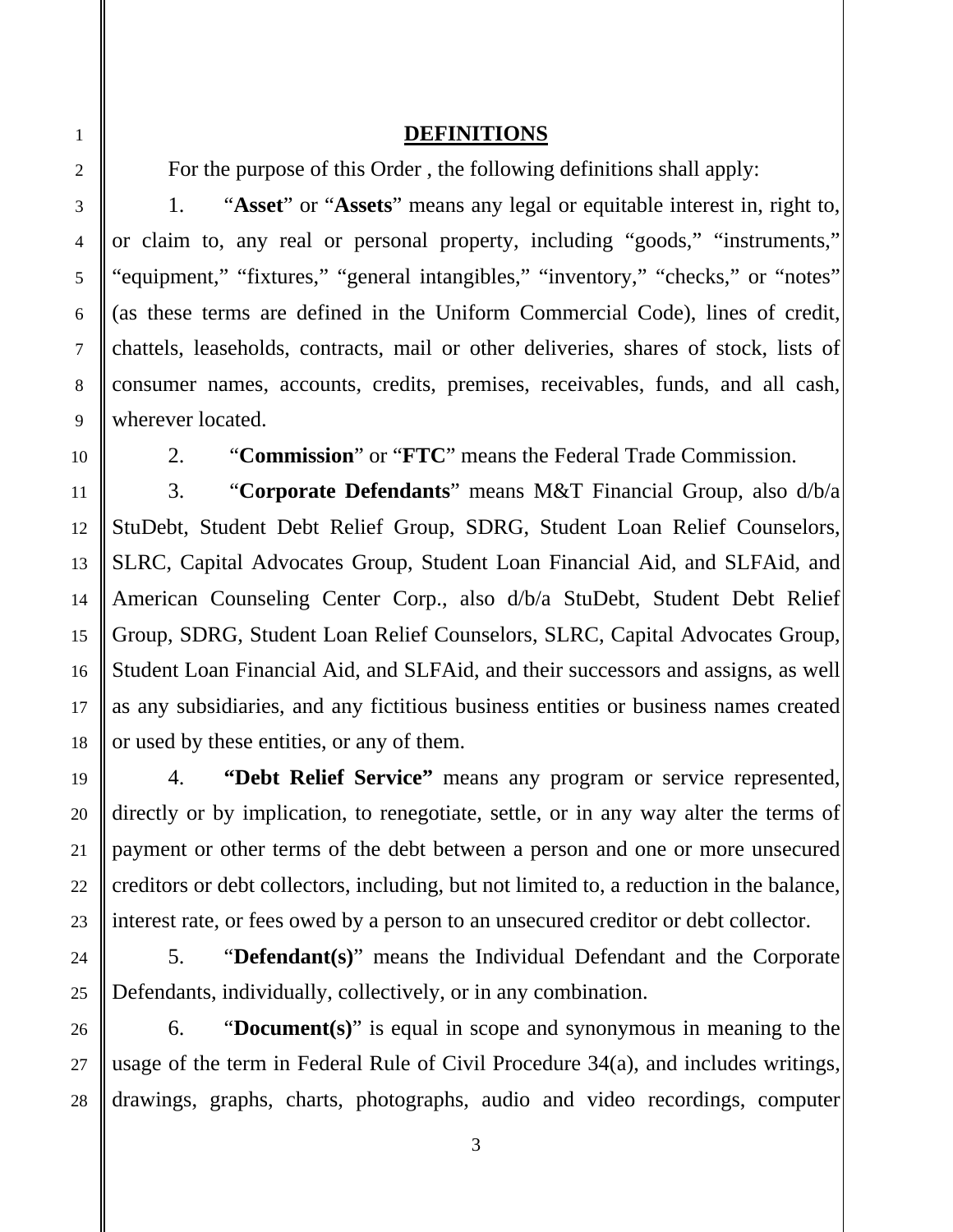records, and any other data compilations from which information can be obtained and translated, if necessary, through detection devices into reasonably usable form. A draft or non-identical copy is a separate document within the meaning of the term.

7. "**Financial Institution**" means any bank, savings and loan institution, credit union, or any financial depository of any kind, including any brokerage house, trustee, broker-dealer, escrow agent, title company, commodity trading company, or precious metal dealer.

8. "**Individual Defendant**" means Salar Tahour, by whatever names he may be known.

9. "**Person**" means a natural person, organization, or other legal entity, including a corporation, limited liability company, partnership, sole proprietorship, association, cooperative, or any other group or combination acting as an entity.

1

2

3

4

5

6

7

8

9

10

11

12

13

14

15

16

17

18

19

20

21

22

23

24

25

26

10. "**Plaintiff**" means the Federal Trade Commission.

11. "**Receiver**" or "**Permanent Receiver**" means the permanent receiver appointed in Section VIII of this Order and any deputy receivers that shall be named by the permanent receiver.

12. "**Receivership Defendants**" means Defendants M&T Financial Group, also d/b/a StuDebt, Student Debt Relief Group, SDRG, Student Loan Relief Counselors, SLRC, Capital Advocates Group, Student Loan Financial Aid, SLFAid, and American Counseling Center Corp., also d/b/a StuDebt, Student Debt Relief Group, SDRG, Student Loan Relief Counselors, SLRC, Capital Advocates Group, Student Loan Financial Aid, and SLFAid, and their successors and assigns, as well as any subsidiaries, affiliates, divisions, or sales or customer service operations, and any fictitious business entities or business names created or used by these entities.

 27 28 13. "**Seller**" means any person who, in connection with a Telemarketing transaction, provides, offers to provide, or arranges for others to provide goods or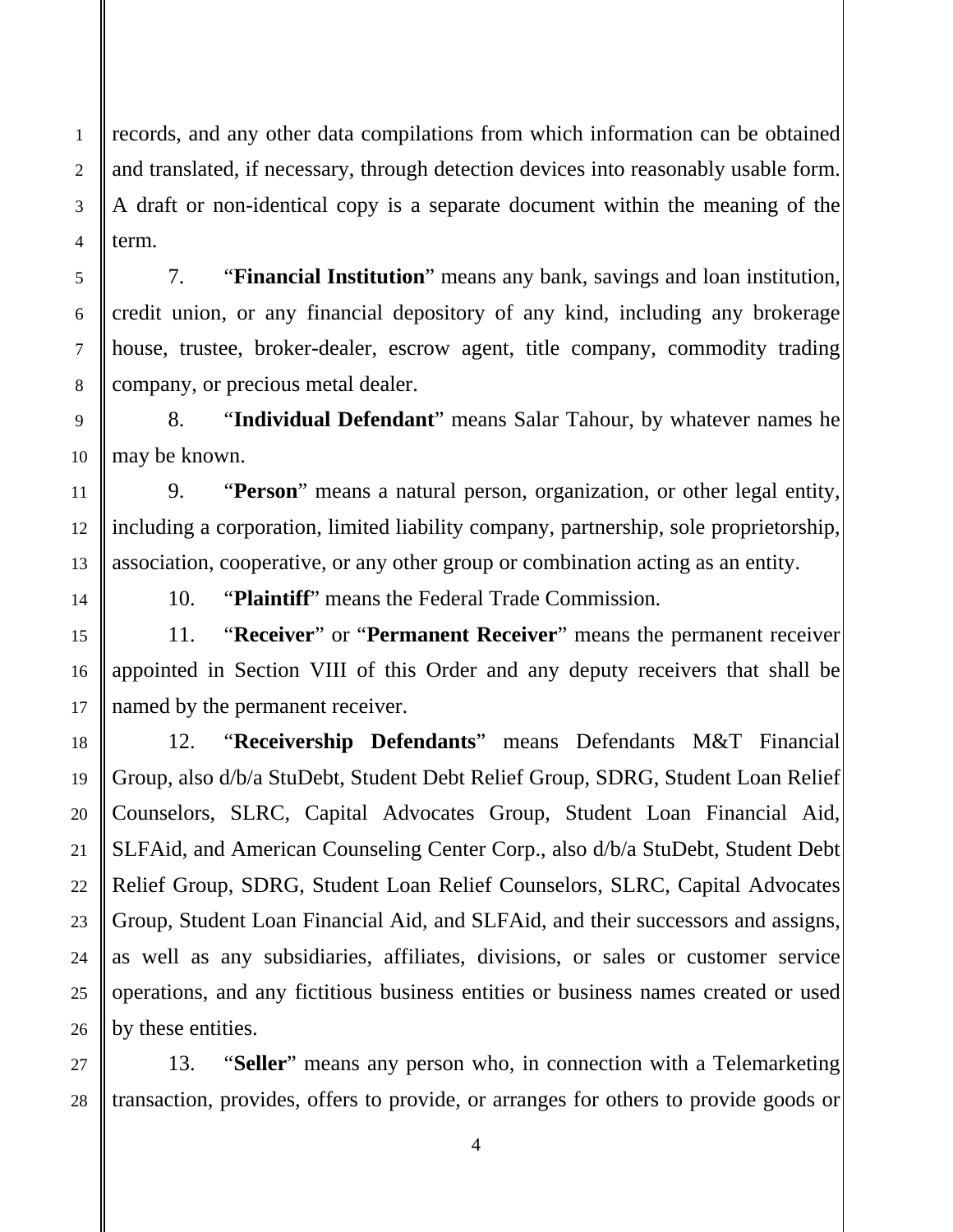services to the customer in exchange for consideration, whether or not such person is under the jurisdiction of the Commission.

14. "**Telemarketer**" means any person who, in connection with telemarketing, initiates or receives telephone calls to or from a customer or donor.

15. "**Telemarketing**" means any plan, program, or campaign that is conducted to induce the purchase of goods or services or a charitable contribution by use of one or more telephones.

16. "**Telemarketing Sales Rule**" or "**TSR**" means the Telemarketing Sales Rule set forth in 16 C.F.R. Part 310.

17. **"Temporary Restraining Order"** or **"TRO"** means the *Ex Parte*  Temporary Restraining Order with Asset Freeze, Appointment of a Receiver, Other Equitable Relief, and Order to Show Cause Why a Preliminary Injunction Should Not Issue entered by this Court on September 19, 2017. (ECF No. 18).

### **I.**

# **PROHIBITED BUSINESS ACTIVITIES**

**IT IS ORDERED** that Defendants, Defendants' officers, agents, employees, and attorneys, and all other persons in active concert or participation with any of them, who receive actual notice of this Order, whether acting directly or indirectly, in connection with the telemarketing, advertising, marketing, promoting, offering for sale, sale, or provision of student loan debt relief services, are restrained and enjoined from:

A. Misrepresenting, or assisting others in misrepresenting, expressly or by implication, any material fact, including that:

1. Defendants are affiliated or work directly with, or endorsed or sponsored by, the government or the Department of Education;

2. Defendants will enroll consumers in a student loan repayment or forgiveness program that will have their monthly payments reduced to a fixed amount for a fixed number of years;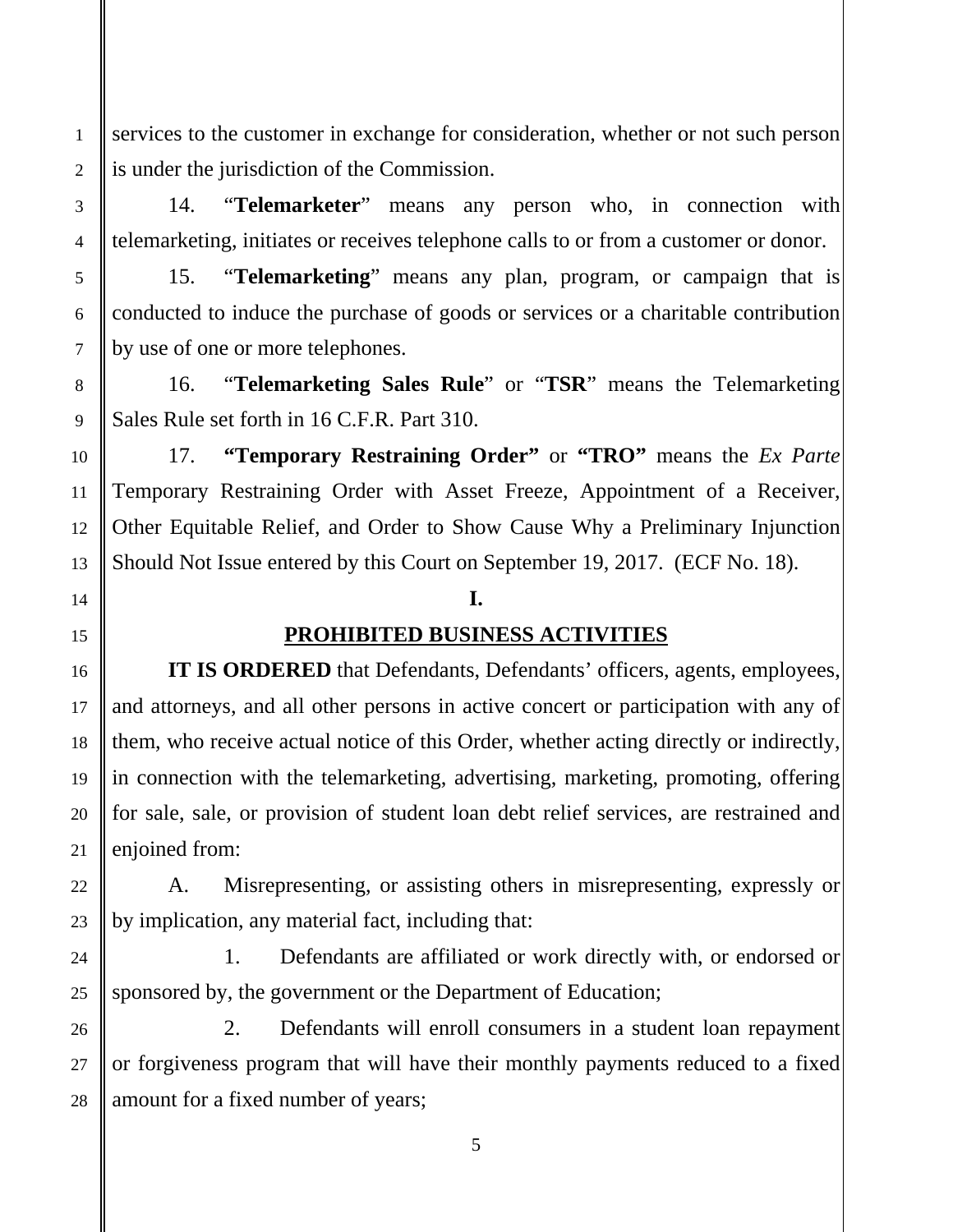1 2 3. The government repayment or forgiveness program requires consumers to pay a fee to enroll;

3

4

5

6

7

8

9

10

11

12

13

14

15

16

17

18

19

20

21

22

23

24

25

26

27

28

4. Consumers' monthly payments to Defendants will be applied toward consumers' student loans; and

5. Defendants will assume responsibility for the servicing of consumers' student loans;

B. Making, or assisting others in making, any representation, expressly or by implication, about the benefits, performance, or efficacy of any product or service, unless the representation is non-misleading and, at the time such representation is made, Defendants possess and rely upon competent and reliable evidence that is sufficient in quality and quantity based on standards generally accepted in the relevant fields, when considered in light of the entire body of relevant and reliable evidence, to substantiate that the representation is true; and

C. Requesting or receiving payment of any fee or consideration for debt relief services until and unless:

1. Defendants have renegotiated, settled, reduced, or otherwise altered the terms of at least one debt pursuant to a settlement agreement, debt management plan, or other such valid contractual agreement executed by the customer;

2. The customer has made at least one payment pursuant to that settlement agreement, debt management plan, or other valid contractual agreement between the customer and the creditor or debt collector; and

3. To the extent that debts enrolled in a service are renegotiated, settled, reduced, or otherwise altered individually, the fee or consideration either:

a. Bears the same proportional relationship to the total fee for renegotiating, settling, reducing, or altering the terms of the entire debt balance as the individual debt amount bears to the entire debt amount. The individual debt amount and the entire debt amount are those owed at the time the debt was enrolled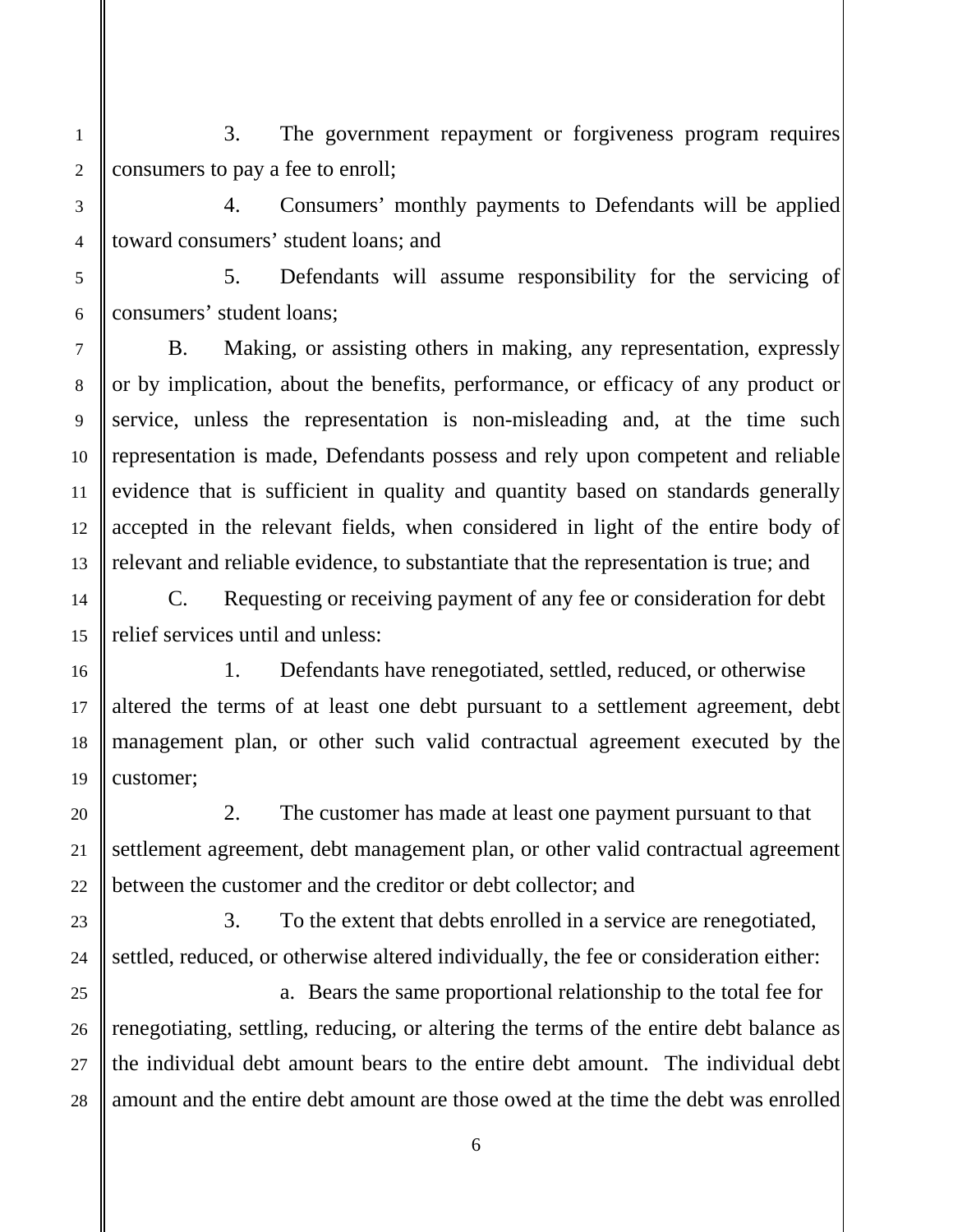in the service; or

b. Is a percentage of the amount saved as a result of the renegotiation, settlement, reduction, or alteration. The percentage charged cannot change from one individual debt to another. The amount saved is the difference between the amount owed at the time the debt was enrolled in the service and the amount actually paid to satisfy the debt;

D. Initiating or causing others to initiate outbound telephone calls to consumers who have registered their telephone numbers on the National Do Not Call Registry; and

E. Initiating or causing others to initiate outbound telephone calls to telephone numbers within a given area code without first, either directly or through another person, paying the required annual fee for access to the telephone numbers within that area code that are included in the National Do Not Call Registry.

### **II.**

### **SUSPENSION OF COLLECTION ON ACCOUNTS**

**IT IS FURTHER ORDERED** that Defendants, Defendants' officers, agents, employees, attorneys, and all other persons in active concert or participation with any of them, who receive actual notice of this Order, whether acting directly or indirectly, are restrained and enjoined from attempting to collect, collecting, or assigning any right to collect payment for Defendants' debt relief products or services.

### **III.**

### **ASSET FREEZE**

**IT IS FURTHER ORDERED** that Defendants, Defendants' officers, agents, employees, attorneys, and all other persons in active concert or participation with any of them, who receive actual notice of this Order, whether acting directly or indirectly, except as provided herein, as stipulated by the parties, or as directed by further order of the Court, are restrained and enjoined from: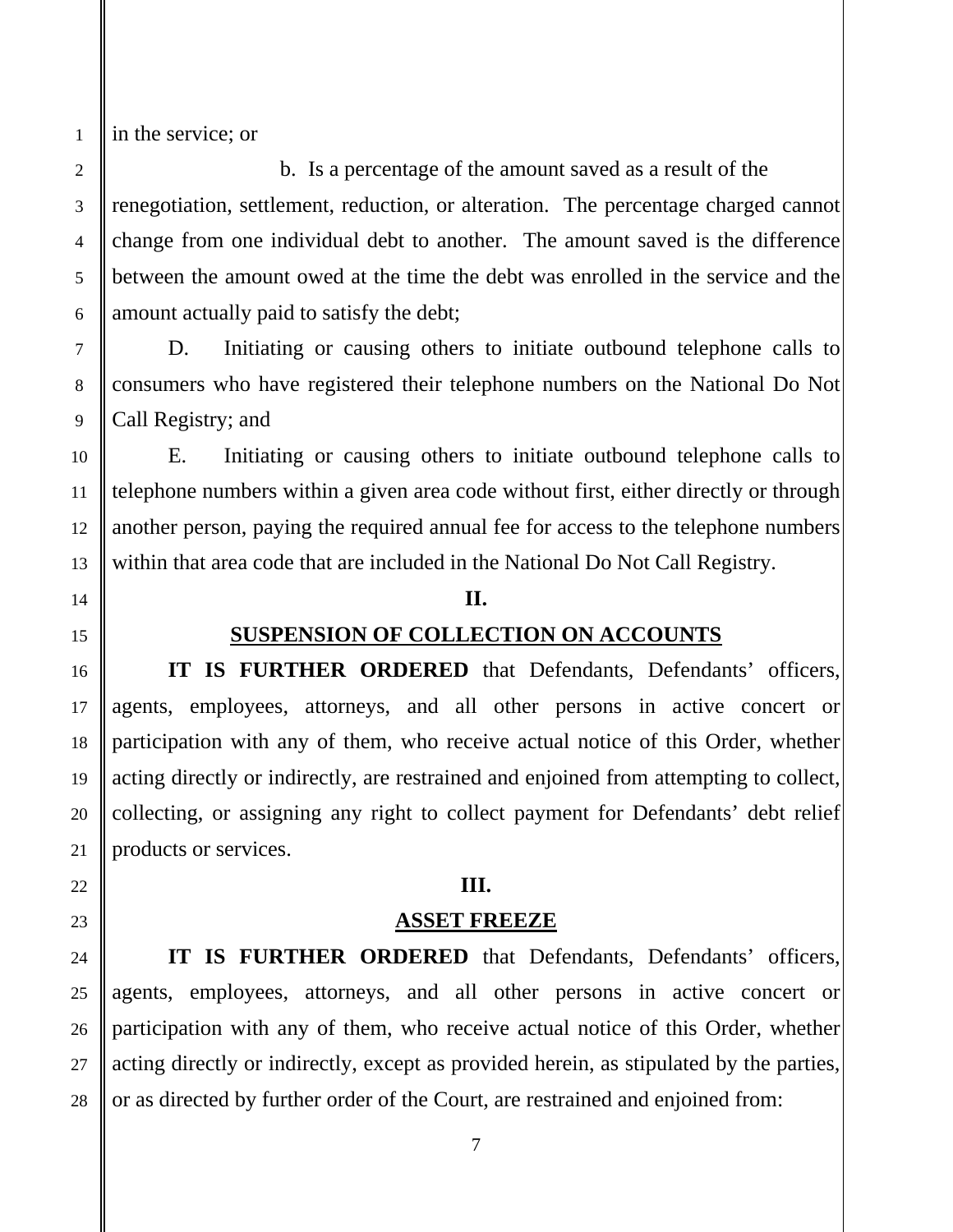A. Transferring, liquidating, converting, encumbering, pledging, loaning, selling, concealing, dissipating, disbursing, assigning, spending, withdrawing, granting a lien or security interest or other interest in, or otherwise disposing of any funds, real or personal property, accounts, contracts, shares of stock, lists of consumer names, or other assets, or any interest therein, wherever located, including outside the United States, that are:

1. Owned, controlled or held by, in whole or in part, for the benefit of, or subject to access by, or belonging to, any Defendant;

1

2

3

4

5

6

7

8

9

10

11

12

13

14

15

16

17

18

19

20

21

2. In the actual or constructive possession of any Defendant; or

3. In the actual or constructive possession of, or owned, controlled, or held by, or subject to access by, or belonging to, any other corporation, partnership, trust, or any other entity directly or indirectly owned, managed, or controlled by, or under common control with, any Defendant, including any assets held by or for any Defendant in any account at any bank or savings and loan institution, or with any credit card processing agent, automated clearing house processor, network transaction processor, bank debit processing agent, customer service agent, commercial mail receiving agency, or mail holding or forwarding company, or any credit union, retirement fund custodian, money market or mutual fund, storage company, trustee, or with any broker-dealer, escrow agent, title company, commodity trading company, precious metal dealer, or other financial institution or depository of any kind, either within or outside the territorial United States;

B. Opening or causing to be opened any safe deposit boxes, commercial mail boxes, or storage facilities titled in the name of any Defendant, or subject to access by any Defendant or under any Defendant's control, without providing Plaintiff prior notice and an opportunity to inspect the contents in order to determine that they contain no assets covered by this Section;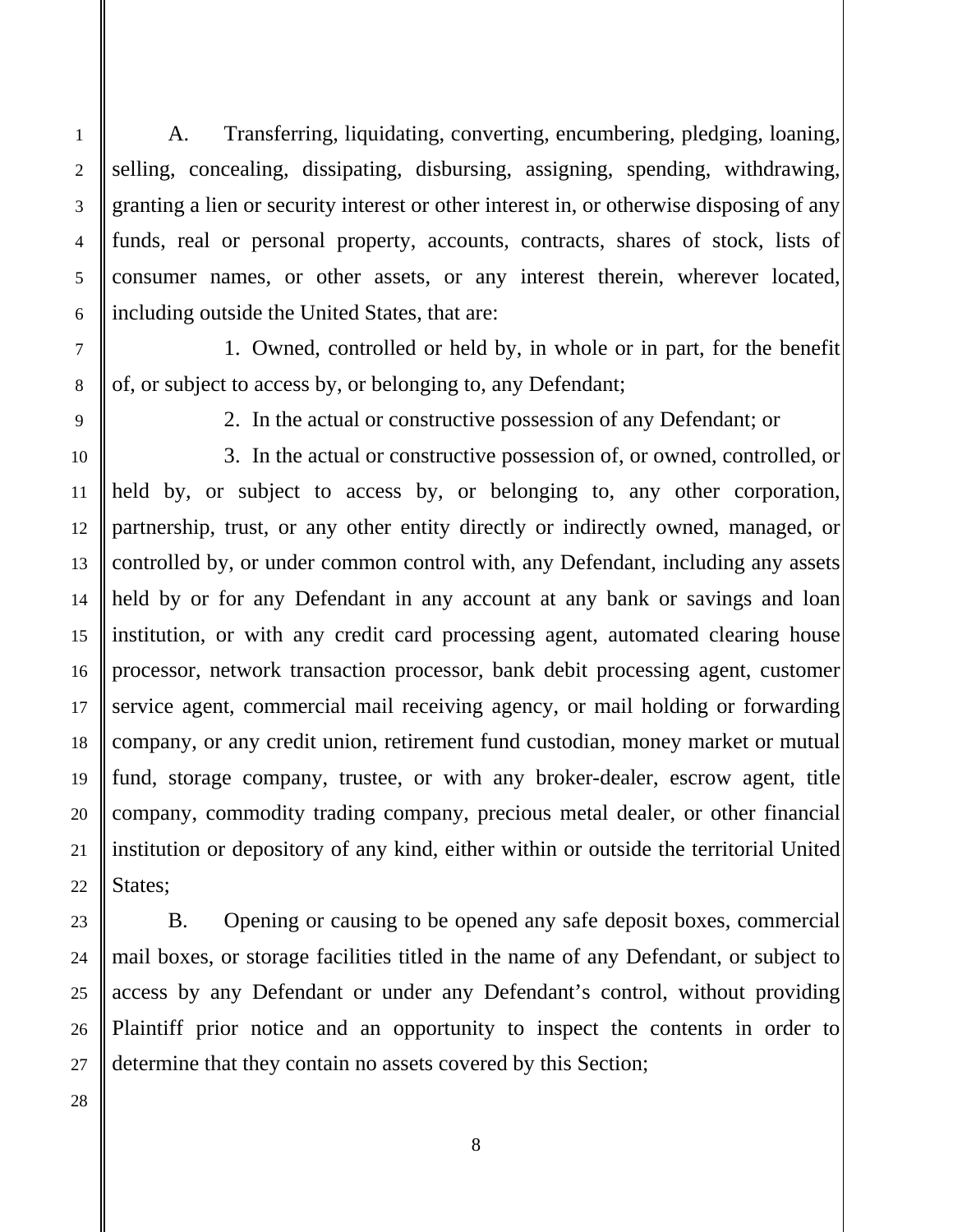C. Cashing any checks or depositing or processing any payments from customers of Defendants;

D. Incurring charges or cash advances on any credit card issued in the name, singly or jointly, of any Defendant; or

 E. Incurring liens or encumbrances on real property, personal property, or other assets in the name, singly or jointly, of any Defendant or of any corporation, partnership, or other entity directly or indirectly owned, managed, or controlled by any Defendant.

 Notwithstanding the asset freeze provisions of Section III.A through E above, and subject to prior written agreement with Plaintiff, Individual Defendant may, upon compliance with Section V (Financial Statements) *infra*, pay from their individual personal funds reasonable, usual, ordinary, and necessary living expenses.

 The funds, property, and assets affected by this Section shall include: (1) all assets of the Defendants as of the time this Order is entered; and (2) for assets obtained after the time this Order is entered, those assets of the Defendants that are derived, directly or indirectly, from the Defendants' activities related to any activity that is the subject of Plaintiff's Complaint or prohibited by the TRO, including any activity related to Telemarketing or the marketing or sale of any student loan debt relief product or service.

### **IV.**

### **DUTIES OF THIRD PARTIES HOLDING DEFENDANTS' ASSETS**

**IT IS FURTHER ORDERED** that any financial institution, business entity, or person maintaining or having custody or control of any account or other asset of any Defendant, or any corporation, partnership, or other entity directly or indirectly owned, managed, or controlled by, or under common control with any Defendant, which is served with a copy of this Order, or otherwise has actual or constructive knowledge of this Order, shall: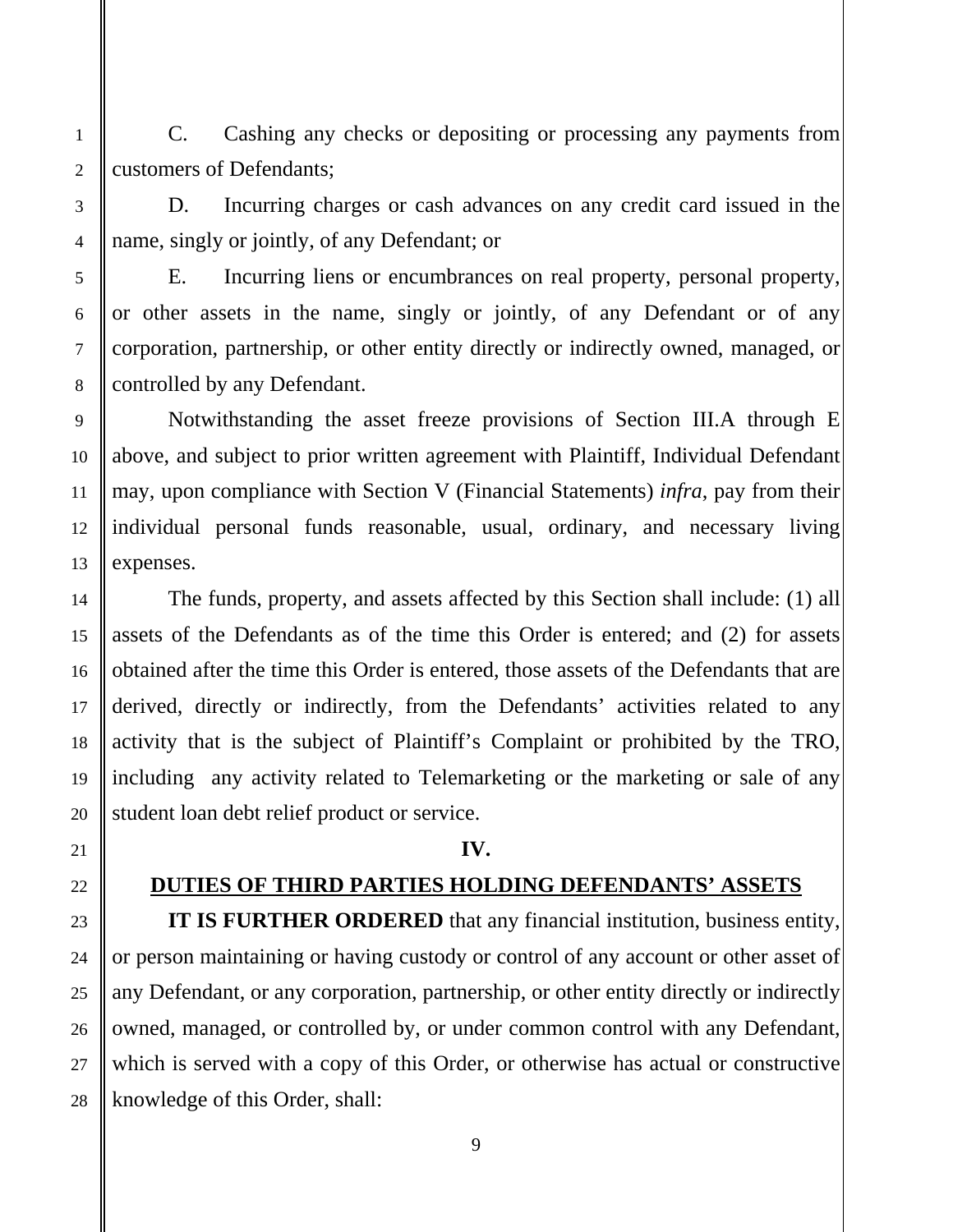A. Hold and retain within its control and prohibit the withdrawal, removal, assignment, transfer, pledge, hypothecation, encumbrance, disbursement, dissipation, conversion, sale, liquidation, or other disposal of any of the assets, funds, documents, or other property held by, or under its control:

1

2

3

4

5

6

7

8

9

10

11

12

13

14

15

16

17

18

19

20

21

22

23

24

25

26

 1. On behalf of, or for the benefit of, any Defendant or any other party subject to Section III above;

 2. In any account maintained in the name of, or for the benefit of, or subject to withdrawal by, any Defendant or other party subject to Section III above; and

 3. That are subject to access or use by, or under the signatory power of, any Defendant or other party subject to Section III above;

 B. Deny Defendants access to any safe deposit boxes or storage facilities that are either:

 1. Titled in the name, individually or jointly, of any Defendant, or other party subject to Section III above; or

 2. Subject to access by any Defendant or other party subject to Section III above;

 C. Provide Plaintiff, within five (5) days of the date of service of this Order, a sworn statement setting forth:

 1. The identification number of each account or asset titled in the name, individually or jointly, of any Defendant, or held on behalf of, or for the benefit of, any Defendant or other party subject to Section III above, including all trust accounts managed on behalf of any Defendant or subject to any Defendant's control;

 2. The balance of each such account, or a description of the nature and value of such asset;

 27 28 3. The identification and location of any safe deposit box, commercial mail box, or storage facility that is either titled in the name,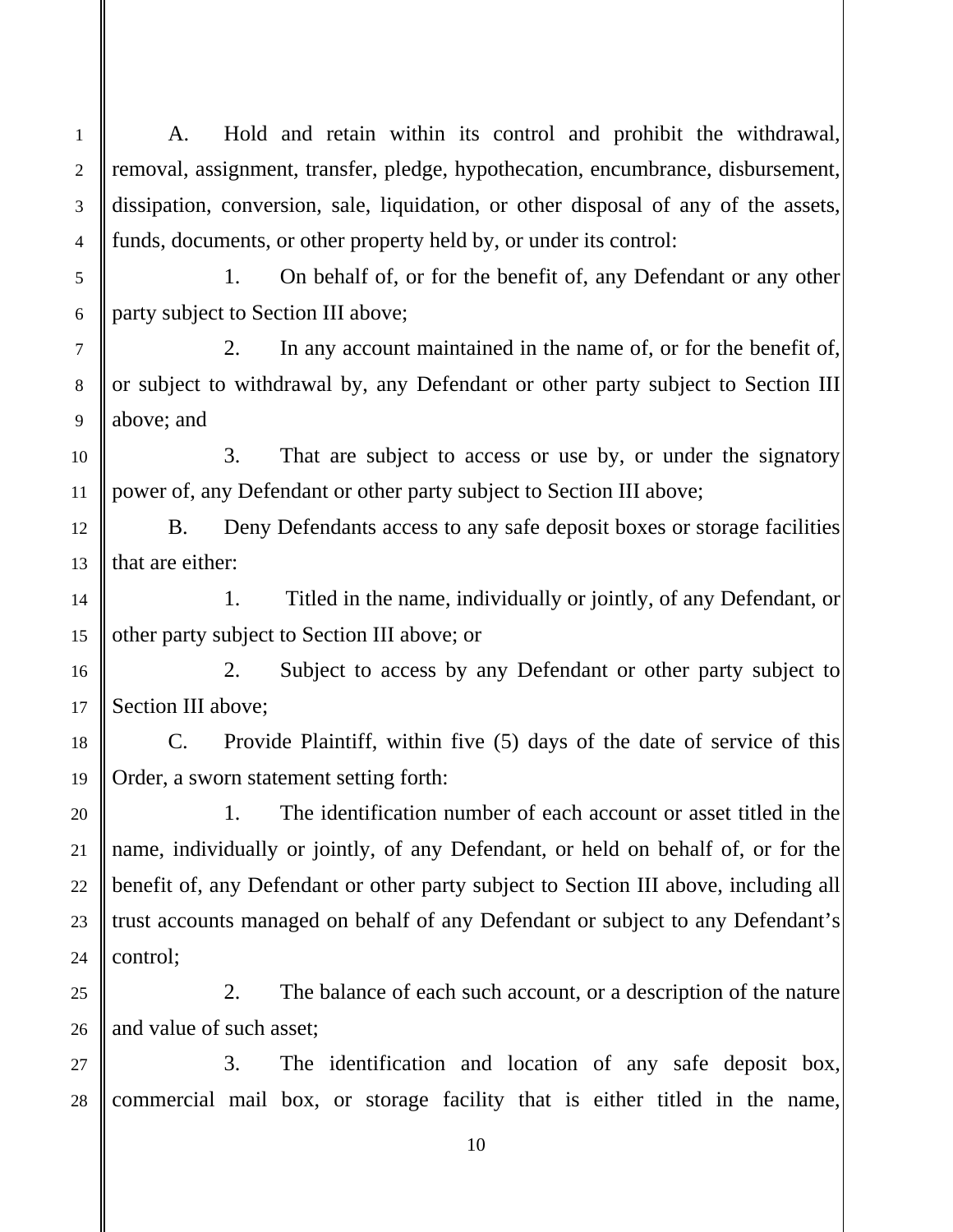individually or jointly, of any Defendant, or is otherwise subject to access or control by any Defendant or other party subject to Section III above, whether in whole or in part; and

 4. If the account, safe deposit box, storage facility, or other asset has been closed or removed, the date closed or removed and the balance on said date;

D. Within five (5) days of a request from Plaintiff, provide Plaintiff with copies of all records or other documents pertaining to each such account or asset, including originals or copies of account applications, account statements, corporate resolutions, signature cards, checks, drafts, deposit tickets, transfers to and from the accounts, all other debit and credit instruments or slips, currency transaction reports, 1099 forms, and safe deposit box logs; and

 E. Plaintiff may properly serve this Order on any financial or brokerage institution, business entity or person that holds, controls or maintains custody of any account or asset of any Defendant or has held, controlled or maintained custody of any account or asset of any Defendant at any time since January 2014, by facsimile transmission, hand delivery or overnight carrier. This Section shall apply to existing accounts and assets, assets deposited or accounts opened after the effective date of this Order, and any accounts or assets maintained, held or controlled three years prior to the effective date of this Order. This Section shall not prohibit transfers in accordance with any provision of this Order, any further order of the Court, or by written agreement of the parties.

# **V.**

# **FINANCIAL STATEMENTS**

**IT IS FURTHER ORDERED** that, unless previously submitted in full compliance with the TRO, each Defendant shall serve upon counsel for Plaintiff, no later than five (5) business days after entry of this Order or October 11, 2017, whichever is later, a completed financial statement accurate as of the date of entry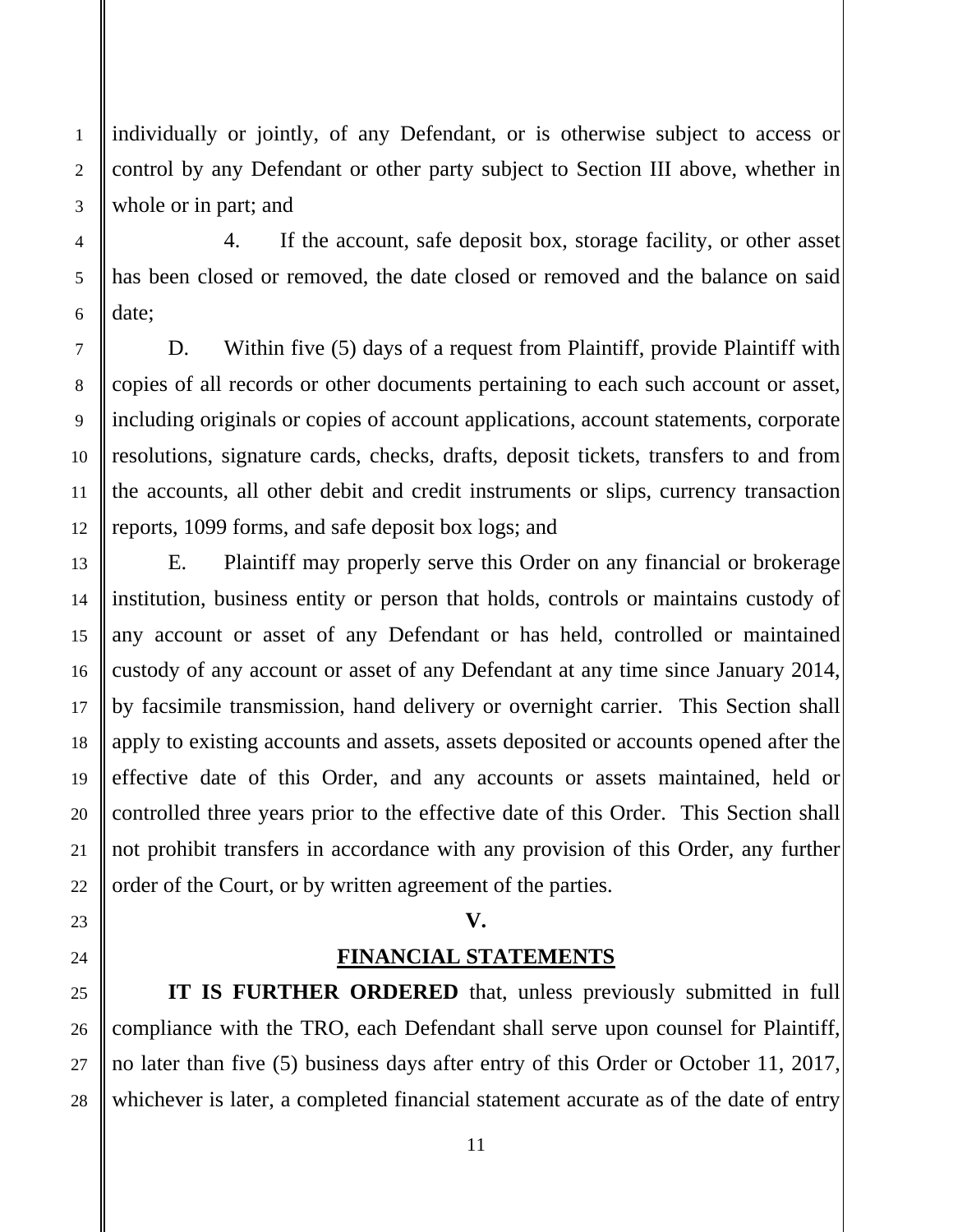of this Order, on the forms served on Defendants with the TRO for the Individual Defendant and for Corporate Defendants, as the case may be, signed under penalty of perjury.

 The financial statements shall include assets held outside the territory of the United States, shall be accurate as of the date of the entry of this Order, and shall be verified under oath. Defendants shall attach to these completed financial statements copies of all local, state, provincial, and federal income and property tax returns, with attachments and schedules, as called for by the instructions to the financial statements.

### **VI.**

# **MAINTAIN RECORDS AND REPORT NEW BUSINESS ACTIVITY**

**IT IS FURTHER ORDERED** that Defendants, Defendants' officers, agents, employees, attorneys, and all other persons in active concert or participation with any of them, who receive actual notice of this Order, whether acting directly or indirectly, are restrained and enjoined from:

 A. Failing to make and keep books, records, accounts, bank statements, current accountants' reports, general ledgers, general journals, cash receipts ledgers, cash disbursements ledgers and source documents, documents indicating title to real or personal property, and any other data which, in reasonable detail, accurately and fairly reflect the incomes, disbursements, transactions, dispositions, and uses of Defendants' assets;

 B. Destroying, erasing, mutilating, concealing, altering, transferring, or otherwise disposing of, in any manner, directly or indirectly, any documents, including electronically stored materials, that relate in any way to the business practices or business or personal finances of Defendants; to the business practices or finances of entities directly or indirectly under the control of Defendants; or to the business practices or finances of entities directly or indirectly under common control with any other Defendant; and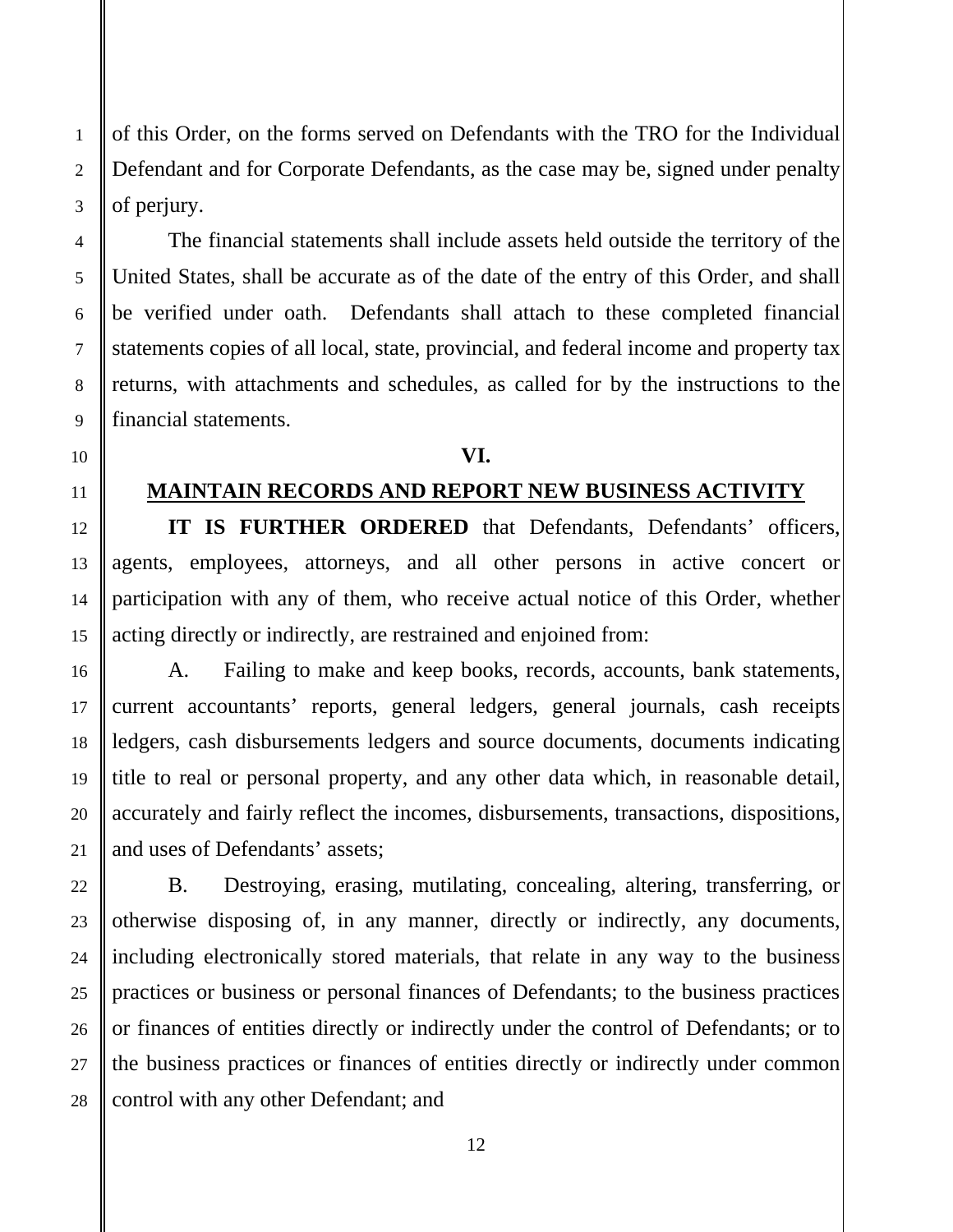C. Creating, operating, or exercising any control over any new business entity, whether newly formed or previously inactive, including any partnership, limited partnership, joint venture, sole proprietorship or corporation, without first providing Plaintiff with a written statement disclosing: (1) the name of the business entity; (2) the address, telephone number, e-mail address, and website address of the business entity; (3) the names of the business entity's officers, directors, principals, managers, and employees; and (4) a detailed description of the business entity's intended activities.

### **VII.**

# **PROHIBITION ON DISCLOSING CUSTOMER INFORMATION**

**IT IS FURTHER ORDERED** that Defendants, Defendants' officers, agents, employees, attorneys, and all other persons or entities in active concert or participation with any of them, who receive actual notice of this Order, whether acting directly or indirectly, are restrained and enjoined from:

 A. Selling, renting, leasing, transferring, or otherwise disclosing the name, address, birth date, telephone number, e-mail address, Social Security number, credit card number, bank account number, or other financial or identifying personal information of any person from whom or about whom any Defendant obtained such information in connection with activities alleged in Plaintiff's Complaint; and

 B. Benefiting from or using the name, address, birth date, telephone number, e-mail address, Social Security number, credit card number, bank account number, or other financial or identifying personal information of any person from whom or about whom any Defendant obtained such information in connection with activities alleged in Plaintiff's Complaint;

*Provided, however,* that Defendants may disclose such financial or identifying personal information to a law enforcement agency or as required by any law, regulation, or court order.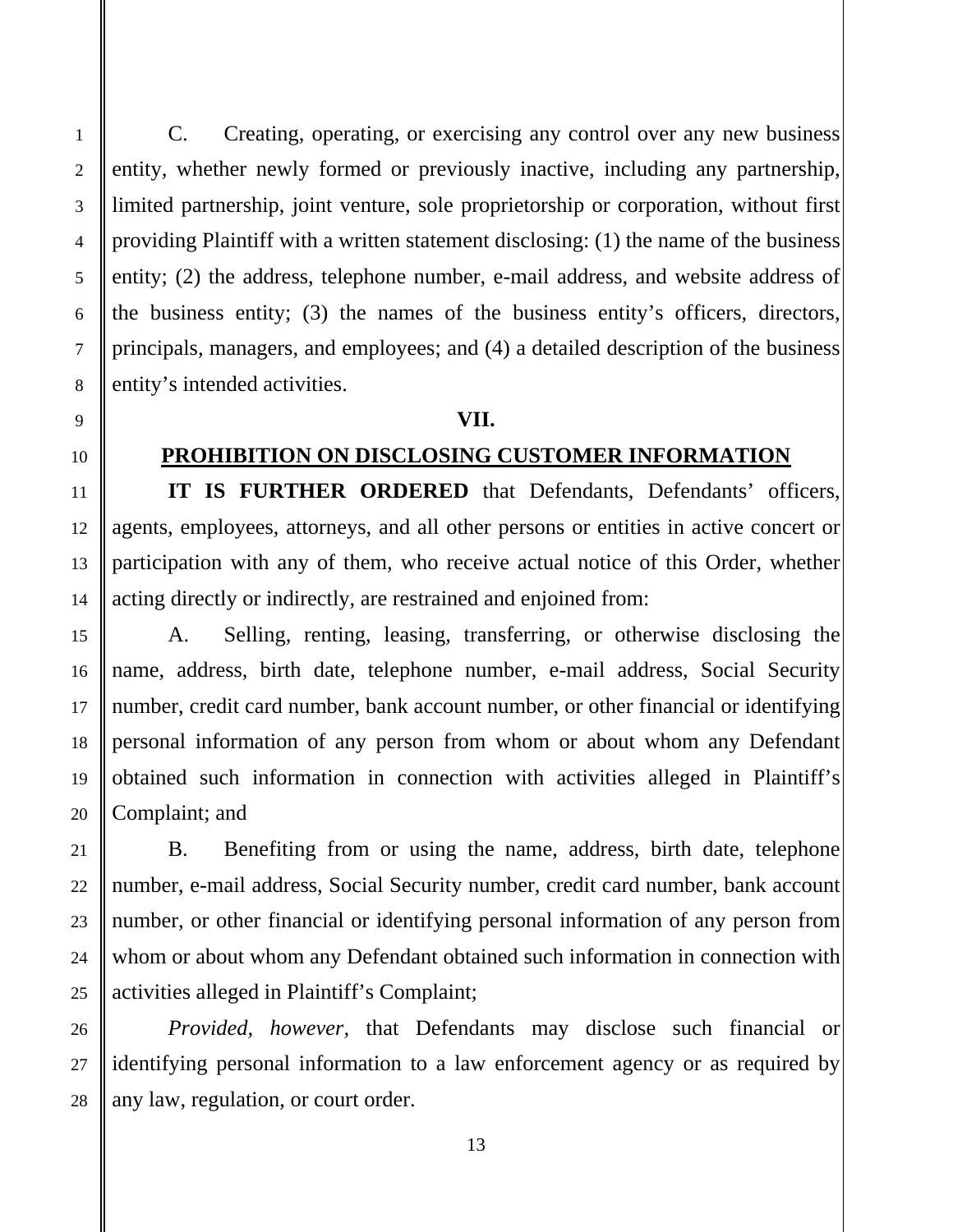# **PERMANENT RECEIVER**

# **A. APPOINTMENT OF PERMANENT RECEIVER**

**IT IS FURTHER ORDERED** that Robb Evans & Associates LLC is appointed Permanent Equity Receiver ("Receiver") for Receivership Defendants and any of their affiliates, subsidiaries, divisions, or sales or customer service operations, wherever located, with the full power of an equity receiver. The Receiver shall be the agent of this Court, and solely the agent of this Court, in acting as Receiver under this Order. The Receiver shall be accountable directly to this Court. The Receiver shall comply with all Local Rules of this Court governing receivers.

# **B. RECEIVERSHIP DUTIES**

**IT IS FURTHER ORDERED** that the Receiver is directed and authorized to accomplish the following:

 1. Assume full control of the Receivership Defendants by removing, as the Receiver deems necessary or advisable, any director, officer, employee, independent contractor, or agent of the Receivership Defendants, including the Individual Defendant, from control of, management of, or participation in, the affairs of the Receivership Defendants;

 2. Take exclusive custody, control, and possession of all assets and documents of, or in the possession, custody, or under the control of, the Receivership Defendants, wherever situated. The Receiver shall have full power to divert mail and to sue for, collect, receive, take in possession, hold, and manage all assets and documents of the Receivership Defendants and other persons or entities whose interests are now held by or under the direction, possession, custody, or control of the Receivership Defendants. Provided, however, that the Receiver shall not attempt to collect any amount from a consumer, if the Receiver believes the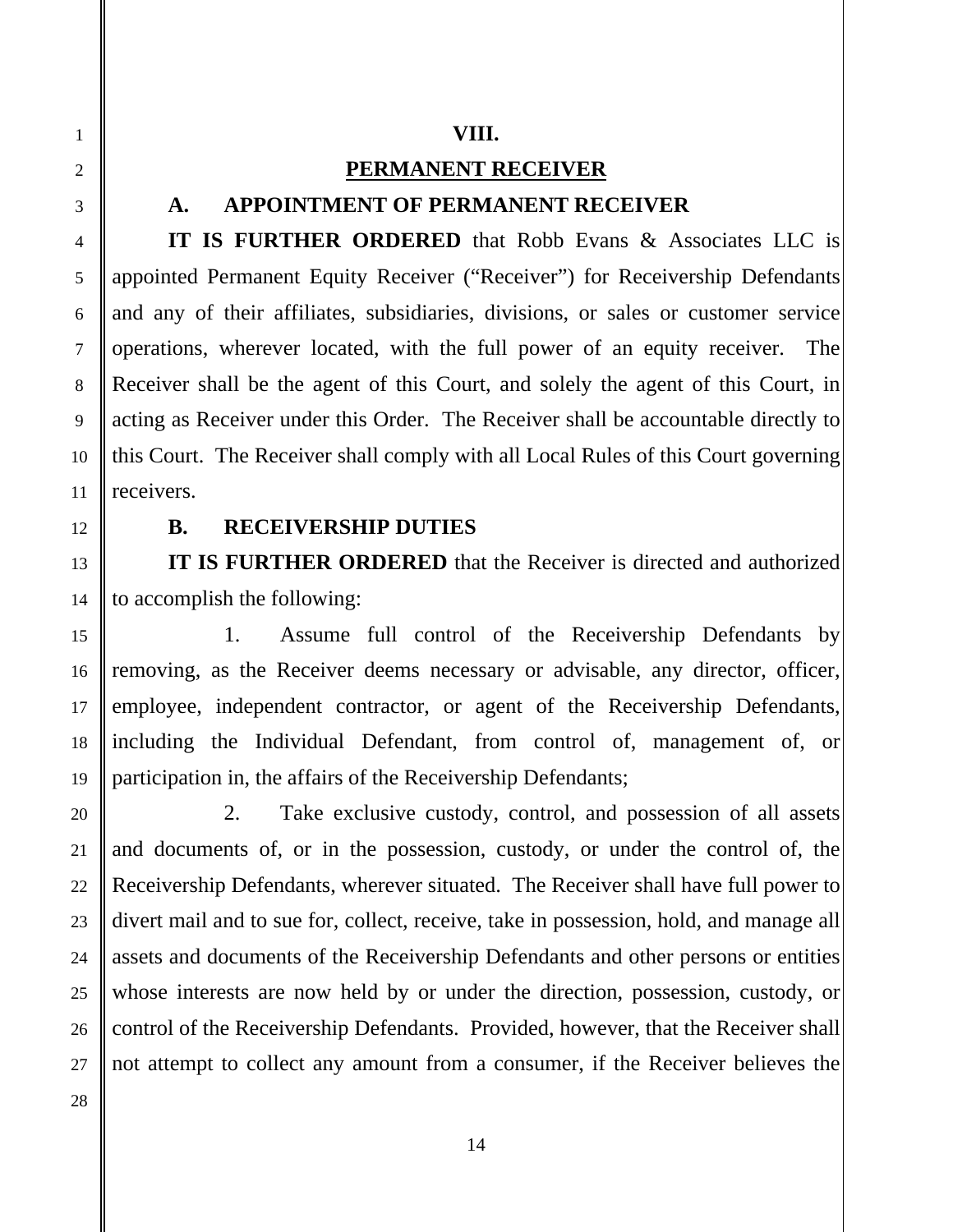consumer was a victim of the unfair or deceptive acts or practices alleged in the Complaint in this matter;

1

2

3

4

5

6

7

8

9

10

11

12

13

14

15

16

17

18

19

20

21

22

23

24

25

26

 3. Use any means necessary to take possession of and to secure all areas of the business premises of the Receivership Defendants. Such steps may include the following as the Receiver deems necessary or advisable: (a) serving this Order; (b) completing a written inventory of all receivership assets; (c) obtaining pertinent information from all employees and other agents of the Receivership Defendants, including the name, home address, Social Security number, job description, method of compensation, and all accrued and unpaid commissions and compensation of each such employee or agent; (d) videotaping all portions of the locations; (e) securing the locations by changing the locks and disconnecting any computer modems or other means of access to the computer or other records maintained at the locations; (f) requiring any persons present on the premises at the time this Order is served to leave the premises, to provide the Receiver with proof of identification, or to demonstrate to the satisfaction of the Receiver that such persons are not removing from the premises documents or assets of the Receivership Defendants; and/or (g) employ the assistance of law enforcement officers as the Receiver deems necessary to implement the provisions of this Order;

 4. Conserve, hold, and manage all receivership assets, and perform all acts necessary or advisable to preserve the value of those assets, in order to prevent any irreparable loss, damage, or injury to consumers or to creditors of the Receivership Defendants, including obtaining an accounting of the assets and preventing transfer, withdrawal, or misapplication of assets, and including the authority to liquidate or close out any open securities or commodity futures positions of the Receivership Defendants;

 27 28 5. Enter into contracts and purchase insurance as advisable or necessary;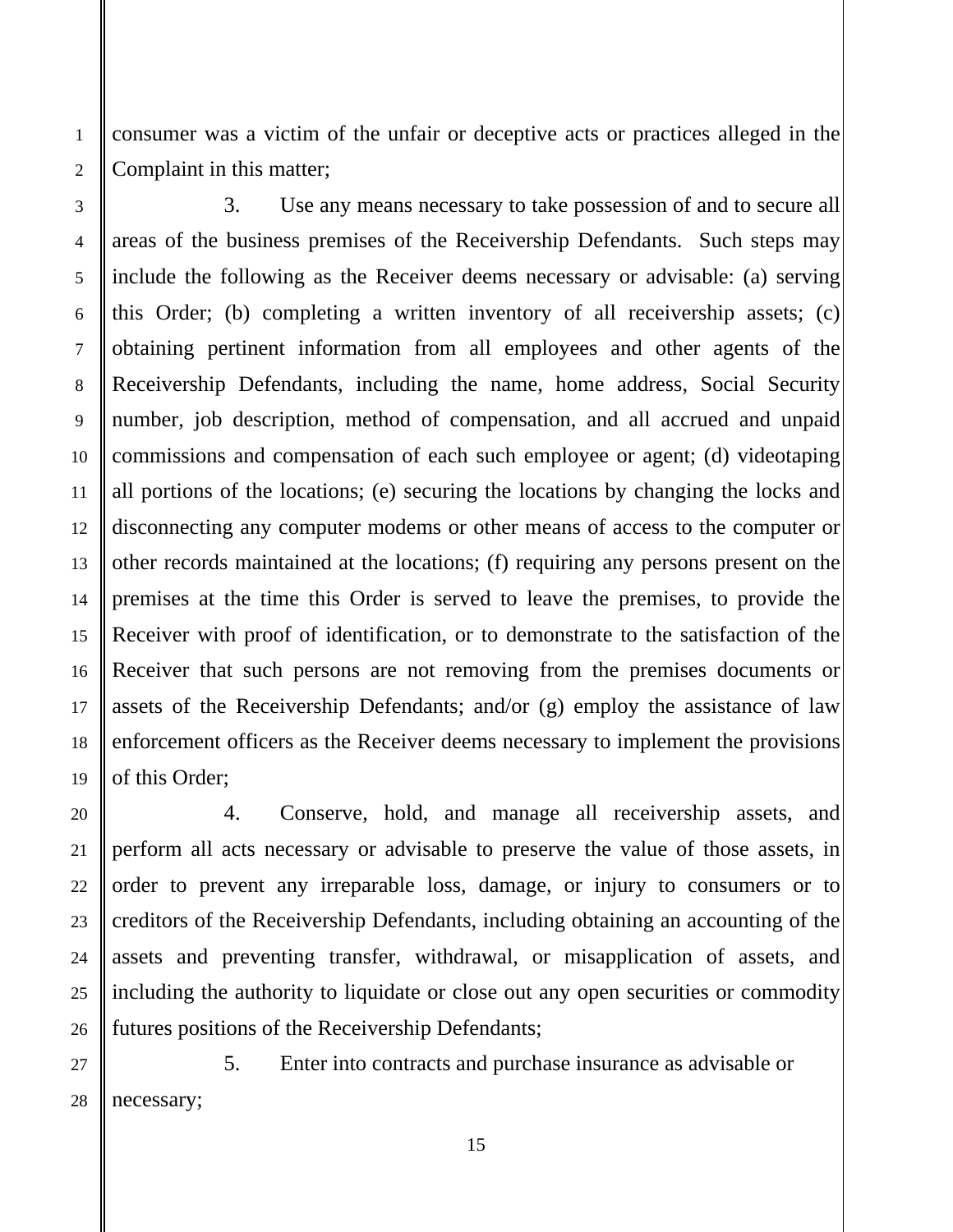6. Prevent the inequitable distribution of assets and determine, adjust, and protect the interests of consumers and creditors who have transacted business with the Receivership Defendants;

7. Manage and administer the business of the Receivership Defendants until further order of this Court by performing all incidental acts that the Receiver deems to be advisable or necessary, which includes retaining, hiring, or dismissing any employees, independent contractors, or agents;

 8. Choose, engage, and employ attorneys, accountants, appraisers, and other independent contractors and technical specialists, as the Receiver deems advisable or necessary in the performance of duties and responsibilities under the authority granted by this Order;

 9. Make payments and disbursements from the receivership estate that are necessary or advisable for carrying out the directions of, or exercising the authority granted by, this Order. The Receiver shall apply to the Court for prior approval of any payment of any debt or obligation incurred by the Receivership Defendants prior to the date of entry of this Order, except payments that the Receiver deems necessary or advisable to secure assets of the Receivership Defendants, such as rental payments;

10. Determine and implement the manner in which the Receivership Defendants will comply with, and prevent violations of, this Order and all other applicable laws;

11. Institute, compromise, adjust, appear in, intervene in, or become party to such actions or proceedings in state, federal or foreign courts that the Receiver deems necessary and advisable to preserve or recover the assets of the Receivership Defendants or that the Receiver deems necessary and advisable to carry out the Receiver's mandate under this Order;

 12. Defend, compromise, adjust, or otherwise dispose of any or all actions or proceedings instituted in the past or in the future against the Receiver in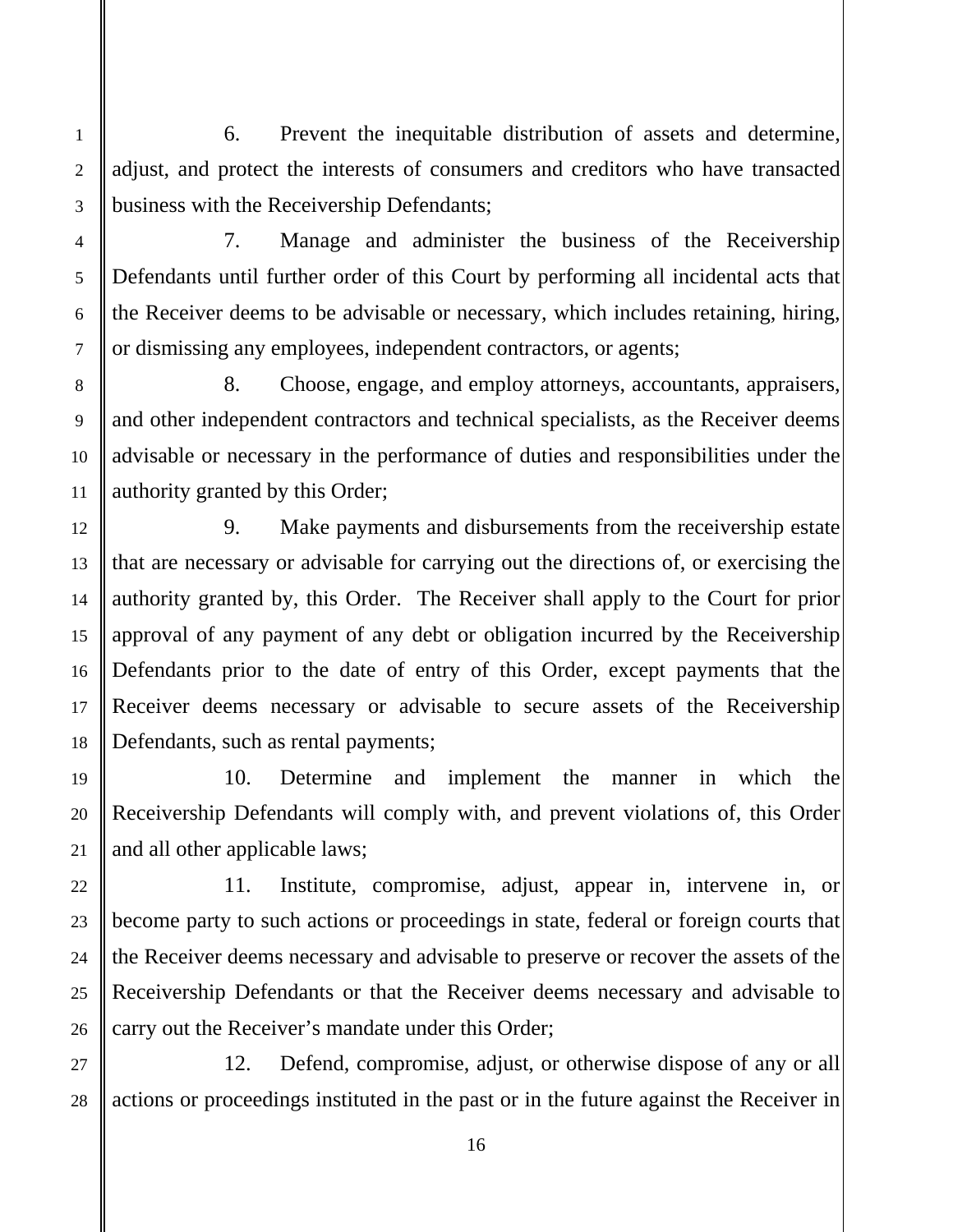his or her role as Receiver, or against the Receivership Defendants that the Receiver deems necessary and advisable to preserve the assets of the Receivership Defendants or that the Receiver deems necessary and advisable to carry out the Receiver's mandate under this Order;

13. Continue and conduct the business of the Receivership Defendants in such manner, to such extent, and for such duration as the Receiver may in good faith deem to be necessary or appropriate to operate the business profitably and lawfully, if at all; provided, however, that the continuation and conduct of the business shall be conditioned upon the Receiver's good faith determination that the business can be lawfully operated at a profit using the assets of the receivership estate;

 14. Issue subpoenas to obtain documents and records pertaining to the receivership, and conduct discovery in this action on behalf of the receivership estate;

 15. Open one or more bank accounts as designated depositories for funds of the Receivership Defendants. The Receiver shall deposit all funds of the Receivership Defendants in such a designated account and shall make all payments and disbursements from the receivership estate from such an account;

 16. Maintain accurate records of all receipts and expenditures that he or she makes as Receiver;

 17. Cooperate with reasonable requests for information or assistance from any state or federal law enforcement agency, including Plaintiff; and

18. File reports with the Court on a timely and reasonable basis.

# **C. COOPERATION WITH THE RECEIVER IT IS FURTHER ORDERED** that:

 1. Defendants, Defendants' officers, agents, employees, and attorneys, and all other persons in active concert or participation with any of them,

1

2

3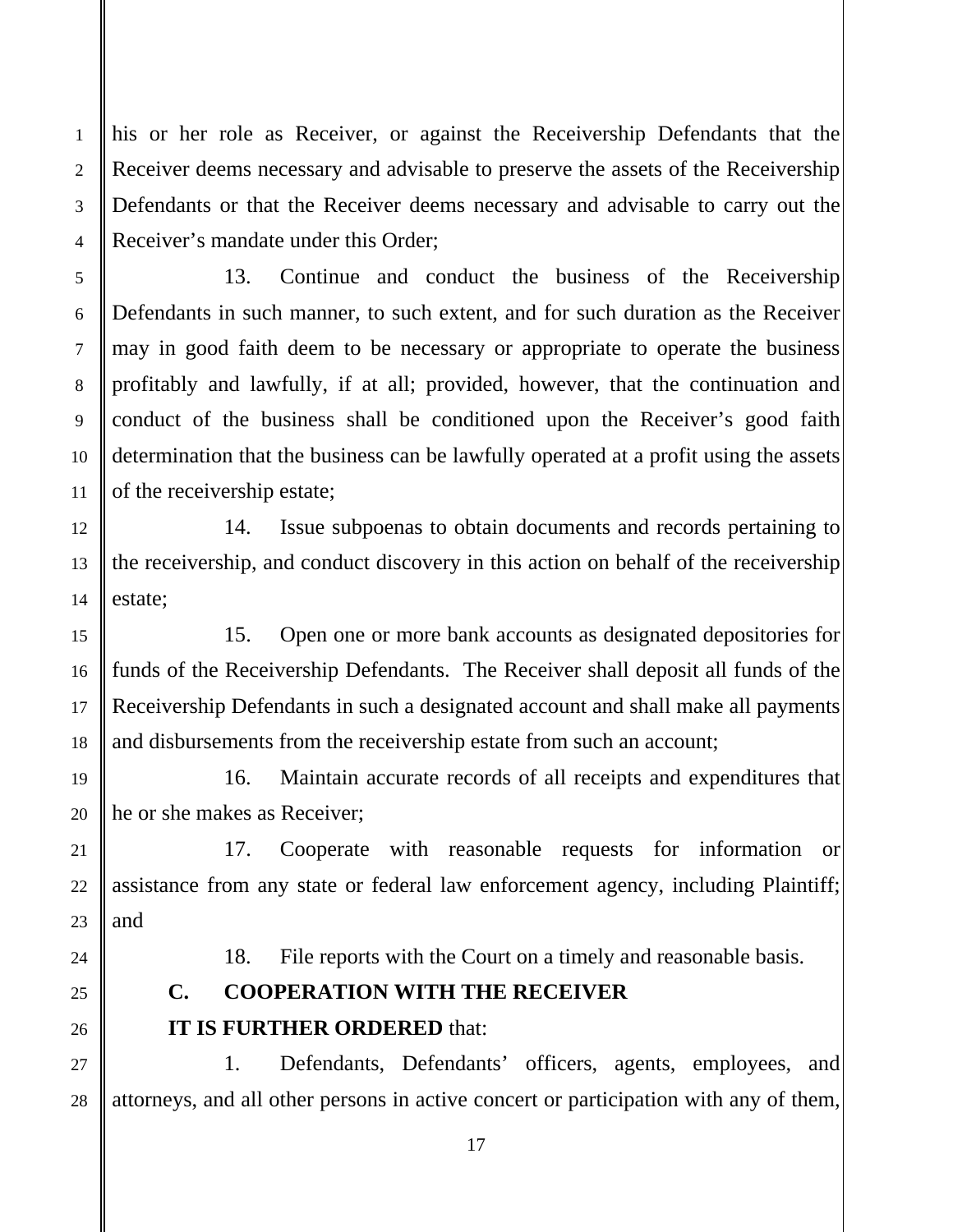who receive actual notice of this Order, whether acting directly or indirectly, shall fully cooperate with and assist the Receiver. This cooperation and assistance shall include, but not be limited to:

a. Providing any information to the Receiver that the Receiver deems necessary to exercising the authority and discharging the responsibilities of the Receiver under this Order;

b. Providing any password required to access any computer, electronic file, or telephonic data in any medium; or

c. Advising all persons who owe money to the Receivership Defendants that all debts should be paid directly to the Receiver.

2. Defendants, Defendants' officers, agents, employees, and attorneys, and all other persons in active concert or participation with any of them, who receive actual notice of this Order, whether acting directly or indirectly, are restrained and enjoined from directly or indirectly:

a. Transacting any of the business of the Receivership Defendants;

 b. Destroying, secreting, defacing, transferring, or otherwise altering or disposing of any documents of the Receivership Defendants, including books, records, accounts, writings, drawings, graphs, charts, photographs, audio and video recordings, computer records, and other data compilations, electronically-stored records, or any other records of any kind or nature;

 c. Transferring, receiving, altering, selling, encumbering, pledging, assigning, liquidating, or otherwise disposing of any assets owned, controlled, or in the possession or custody of, or in which an interest is held or claimed by, the Receivership Defendants, or the Receiver;

d. Excusing debts owed to the Receivership Defendants;

 e. Failing to notify the Receiver of any asset, including accounts, of the Receivership Defendants held in any name other than the name of

1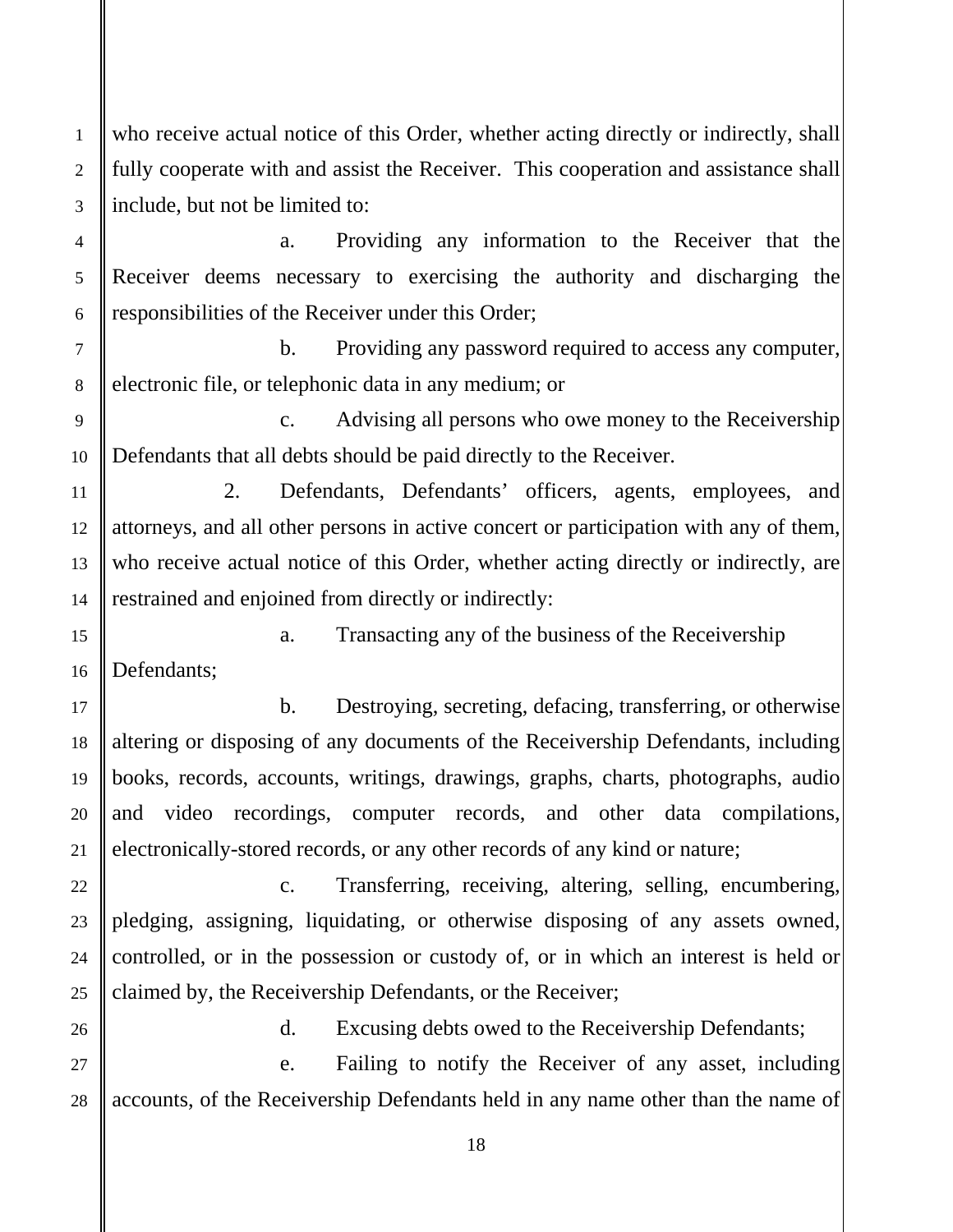the Receivership Defendants, or by any person or entity other than the Receivership Defendants, or failing to provide any assistance or information requested by the Receiver in connection with obtaining possession, custody, or control of such assets;

 f. Doing any act or refraining from any act whatsoever to interfere with the Receiver's taking custody, control, possession, or managing of the assets or documents subject to this receivership; or to harass or interfere with the Receiver in any way; or to interfere in any manner with the exclusive jurisdiction of this Court over the assets or documents of the Receivership Defendants; or to refuse to cooperate with the Receiver or the Receiver's duly authorized agents in the exercise of their duties or authority under any Order of this Court; or

 g. Filing, or causing to be filed, any petition on behalf of the Receivership Defendants for relief under the United States Bankruptcy Code, 11 U.S.C. § 101 *et seq.*, without prior permission from this Court.

1

2

3

4

5

6

7

8

9

10

11

12

13

14

15

16

17

18

19

20

21

22

23

24

25

26

27

28

# **D. DELIVERY OF RECEIVERSHIP PROPERTY IT IS FURTHER ORDERED** that:

 1. Immediately upon entry of this Order upon them, or within such period as may be permitted by the Receiver, Defendants or any other person or entity shall transfer or deliver possession, custody, and control of the following to the Receiver:

 a. All assets of the Receivership Defendants, including assets subject to repatriation pursuant to Section X, *infra*;

 b. All documents of the Receivership Defendants, including books and records of accounts, all financial and accounting records, balance sheets, income statements, bank records (including monthly statements, canceled checks, records of wire transfers, and check registers), client lists, title documents and other papers;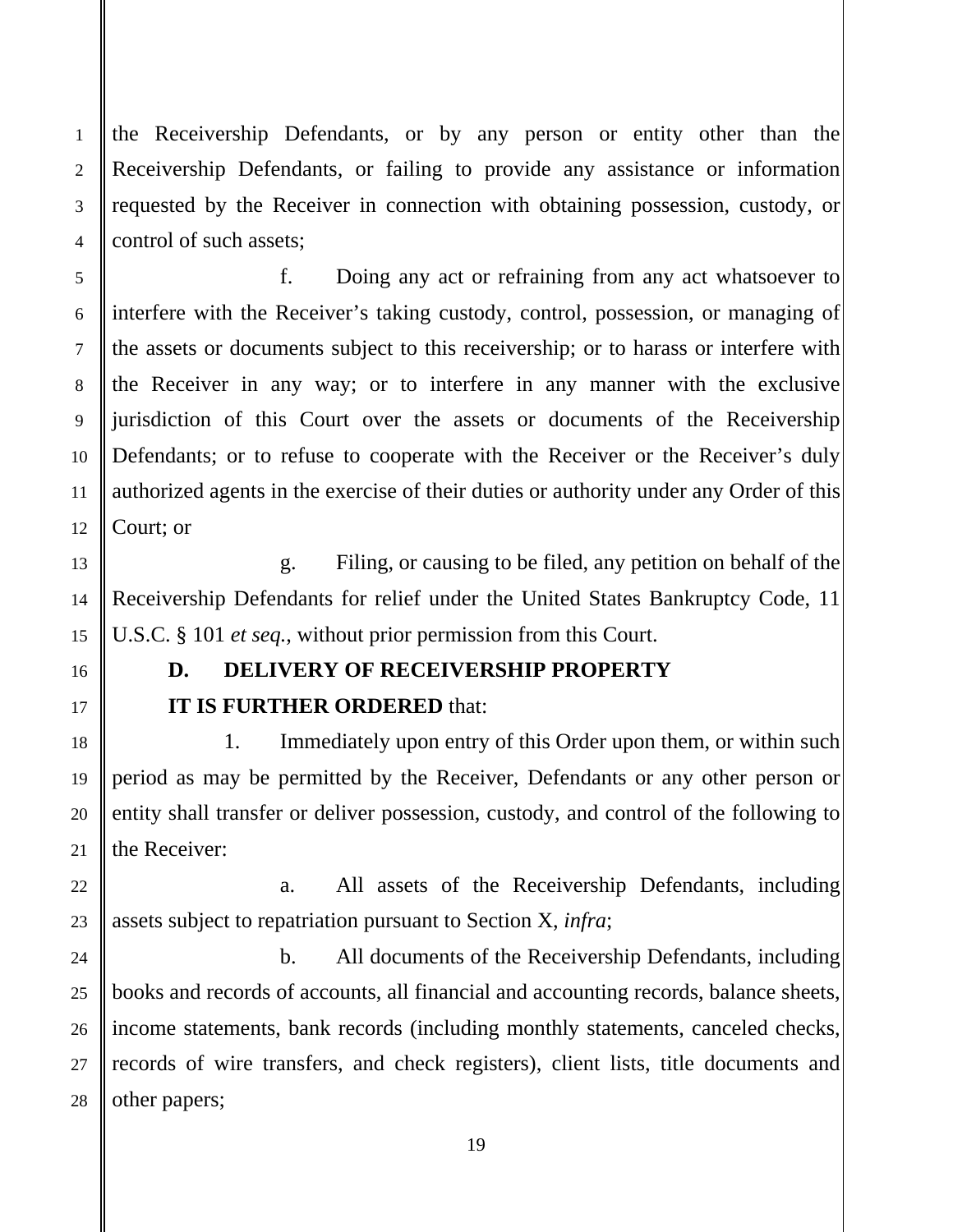c. All assets belonging to members of the public now held by the Receivership Defendants; and

 d. All keys, codes, and passwords necessary to gain or to secure access to any assets or documents of the Receivership Defendants, including access to their business premises, means of communication, accounts, computer systems (onsite and remote), commercial and post office mail boxes, virtual offices, electronic data hosts, or other property.

 2. In the event any person or entity fails to deliver or transfer any receivership asset or document or otherwise fails to comply with any provision of this Section, the Receiver may file *ex parte* an Affidavit of Non-Compliance regarding the failure. Upon filing of the affidavit, the Court may authorize, without additional process or demand, Writs of Possession or Sequestration or other equitable writs requested by the Receiver. The writs shall authorize and direct the United States Marshal or any sheriff or deputy sheriff of any county, or any other federal or state law enforcement officer, to seize the asset, document, or other thing and to deliver it to the Receiver.

# **E. TRANSFER OF FUNDS TO THE RECEIVER**

**IT IS FURTHER ORDERED** that, upon service of a copy of this Order, all financial institutions, finance companies, commercial lending companies, credit card processing agents or agents providing electronic funds transfer services or automated clearing house processing, brokerage houses, escrow agents, money market or mutual funds, title companies, commodity futures merchants, commodity trading companies, precious metal dealers, trustees, or other financial institutions or depositories of any kind, shall cooperate with all reasonable requests of the Receiver relating to implementation of this Order, including transferring funds at his or her direction and producing records related to the assets of the Receivership Defendants.

1

2

3

4

5

6

7

8

9

10

11

12

13

14

15

16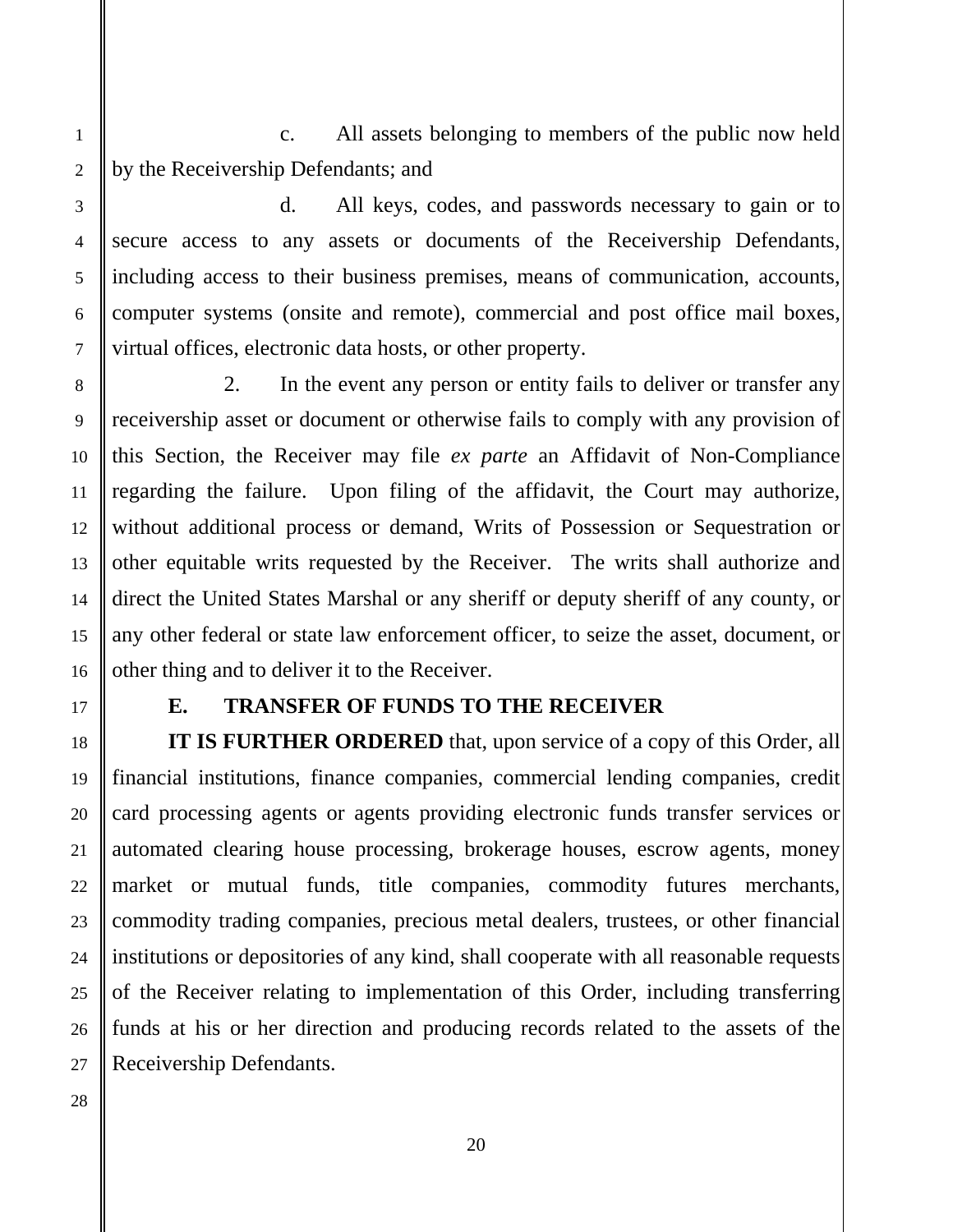# **F. STAY OF ACTIONS IT IS FURTHER ORDERED** that:

 1. Except by leave of this Court, during pendency of the receivership ordered herein, Defendants and all other persons and entities be and hereby are stayed from taking any action to establish or enforce any claim, right, or interest for, against, on behalf of, in, or in the name of, the Receivership Defendants, any of its subsidiaries, affiliates, partnerships, assets, documents, or the Receiver or the Receiver's duly authorized agents acting in their capacities as such, including the following actions:

 a. Commencing, prosecuting, continuing, entering, or enforcing any suit or proceeding, except that such actions may be filed to toll any applicable statute of limitations;

 b. Accelerating the due date of any obligation or claimed obligation; filing, perfecting or enforcing any lien; taking or attempting to take possession, custody, or control of any asset; attempting to foreclose, forfeit, alter, or terminate any interest in any asset, whether such acts are part of a judicial proceeding, are acts of self-help, or otherwise, or setoff of any debt owing to the Receivership Defendants that arose before the date of this Order against any claim against the Receivership Defendants;

 c. Executing, issuing, serving, or causing the execution, issuance or service of, any legal process, including attachments, garnishments, subpoenas, writs of replevin, writs of execution, or any other form of process whether specified in this Order or not; or

 d. Doing any act or thing whatsoever to interfere with the Receiver taking custody, control, possession, or management of the assets or documents subject to this receivership, or to harass or interfere with the Receiver in any way, or to interfere in any manner with the exclusive jurisdiction of this Court over the assets or documents of the Receivership Defendants.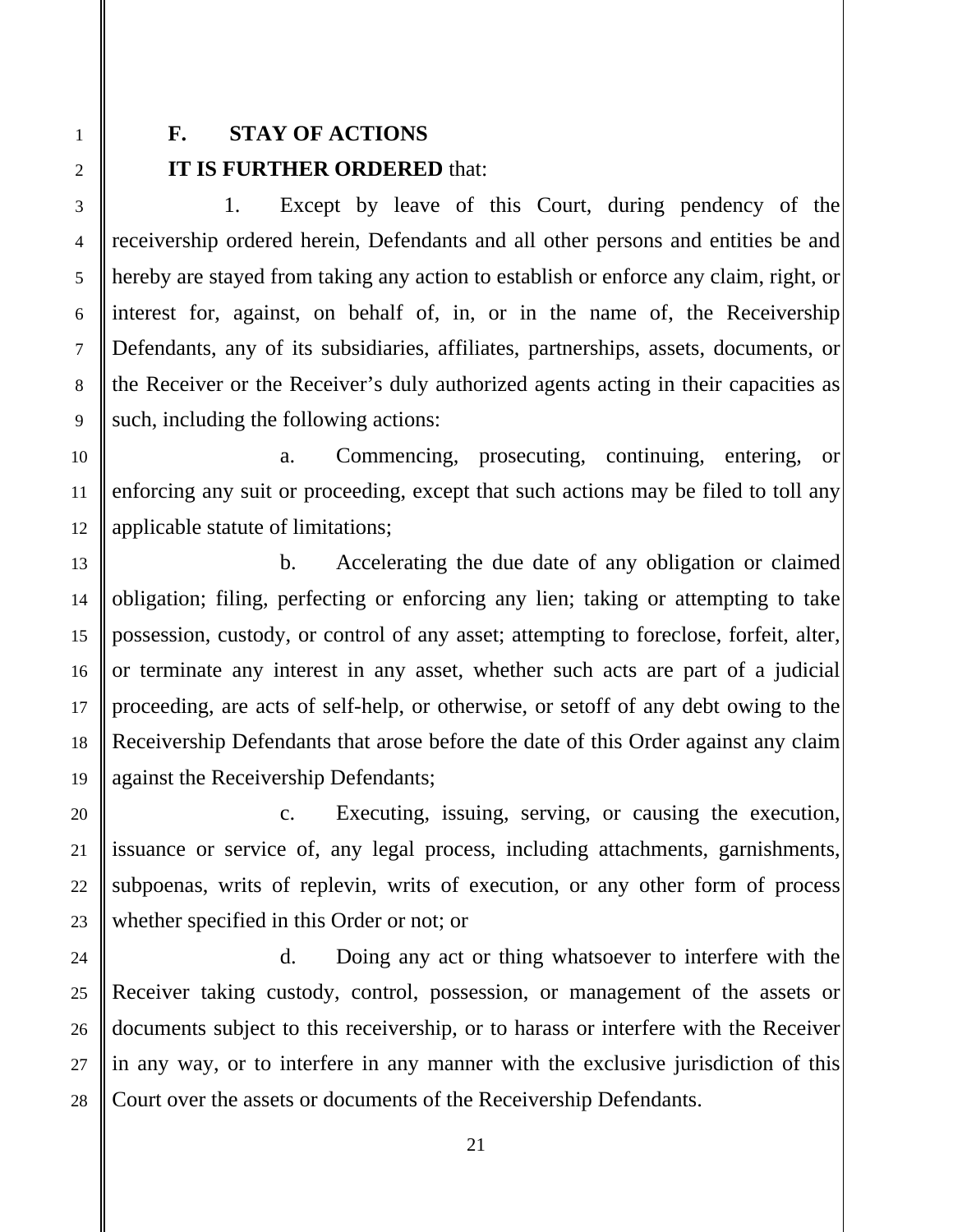2. This Order does not stay:

 a. The commencement or continuation of a criminal action or proceeding;

 b. The commencement or continuation of an action or proceeding by a governmental unit to enforce such governmental unit's police or regulatory power; or

 c. The enforcement of a judgment, other than a money judgment, obtained in an action or proceeding by a governmental unit to enforce such governmental unit's police or regulatory power.

 3. Except as otherwise provided in this Order, all persons and entities in need of documentation from the Receiver shall in all instances first attempt to secure such information by submitting a formal written request to the Receiver, and, if such request has not been responded to within thirty (30) days of receipt by the Receiver, any such person or entity may thereafter seek an Order of this Court with regard to the relief requested.

# **G. COMPENSATION OF RECEIVER**

**IT IS FURTHER ORDERED** that the Receiver and all personnel hired by the Receiver as herein authorized, including counsel to the Receiver and accountants, are entitled to reasonable compensation for the performance of duties pursuant to this Order and for the cost of actual out-of-pocket expenses incurred by them, from the assets now held by, or in the possession or control of, or which may be received by the Receivership Defendants. The Receiver shall file with the Court and serve on the parties periodic requests for the payment of such reasonable compensation, with the first such request filed no more than sixty (60) days after the date of this Order. The Receiver shall not increase the hourly rates used as the bases for such fee applications without prior approval of the Court.

1

2

3

4

5

6

7

8

9

10

11

12

13

14

15

16

17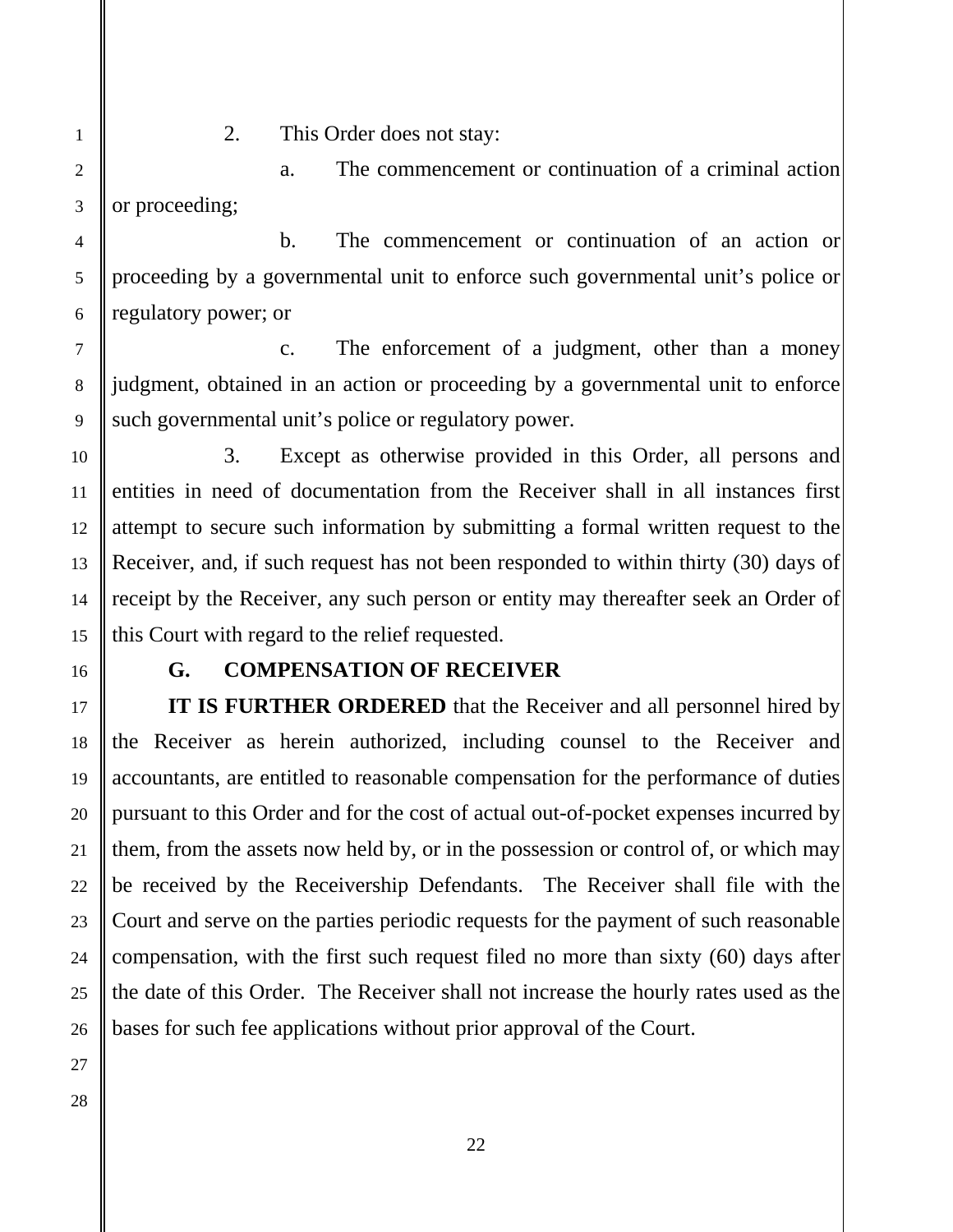### **H. RECEIVER'S BOND**

**IT IS FURTHER ORDERED** that the bond in the sum of \$10,000.00 previously filed with the Clerk of this Court shall remain in effect, conditioned that the Receiver will well and truly perform the duties of the office and abide by and perform all acts the Court directs.

### **IX.**

### **ACCESS TO BUSINESS PREMISES**

**IT IS FURTHER ORDERED** that Defendants, Defendants' officers, agents, employees, and attorneys, and all other persons in active concert or participation with any of them, who receive actual notice of this Order, whether acting directly or indirectly, and the Receiver, shall allow Plaintiff, Plaintiff's representatives, agents, and assistants, as well as the Receivership Defendants' representatives, and the Individual Defendant, reasonable access to all of Receivership Defendants' business premises, or any other premises where the Receivership Defendants conduct business or customer service operations. Such locations include 11766 Wilshire Boulevard, Suites 310 and 405, Los Angeles, California and 11400 West Olympic Boulevard, Suite 200, Los Angeles, California.

 The purpose of this access shall be to inspect and copy any and all books, records, documents, accounts, and other property owned by, or in the possession of, the Receivership Defendants or their agents. The Receiver shall have the discretion to determine the time, manner, and reasonable conditions of such access. Plaintiff may remove materials from the Receivership Defendants' business premises to inspect, inventory, and copy such materials. Plaintiff shall return materials so removed within five (5) business days of completing said inventory and copying. Plaintiff's access to Defendants' documents pursuant to this Section shall not provide grounds for any Defendant to object to any subsequent request for documents served by Plaintiff.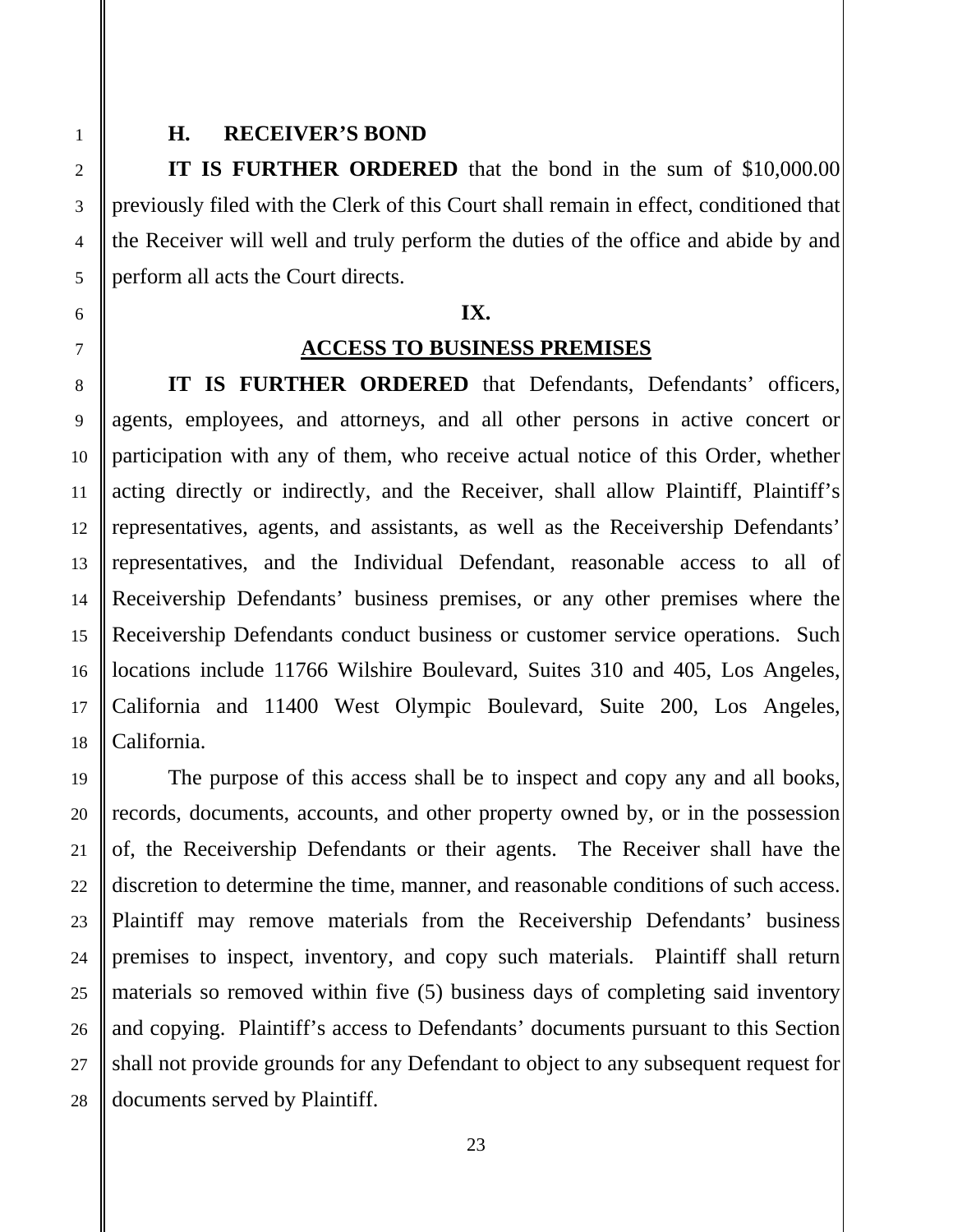# **REPATRIATION OF ASSETS AND DOCUMENTS IT IS FURTHER ORDERED** that Defendants shall:

 A. Unless previously completed in full compliance with the TRO, within three (3) business days following entry of this Order, take such steps as are necessary to repatriate to the territory of the United States of America all documents and assets that are located outside such territory and are held by or for Defendants or are under Defendants' direct or indirect control, jointly, severally, or individually;

**X.** 

B. Within three (3) business days following entry of this Order, provide Plaintiff with a full accounting of all documents and assets that are located outside of the territory of the United States of America or that have been transferred to the territory of the United States of America pursuant to Subsection A above and are held by or for any Defendant or are under any Defendant's direct or indirect control, jointly, severally, or individually, including the names and addresses of any foreign or domestic financial institution or other entity holding the documents and assets, along with the account numbers and balances;

 C. Hold and retain all such documents and assets and prevent any transfer, disposition, or dissipation whatsoever of any such documents or assets; and

 D. Within three (3) business days following entry of this Order, provide Plaintiff access to Defendants' records and documents held by financial institutions or other entities outside the territory of the United States of America, by signing and delivering to Plaintiff's counsel the Consent to Release of Financial Records attached to the TRO as Attachment A.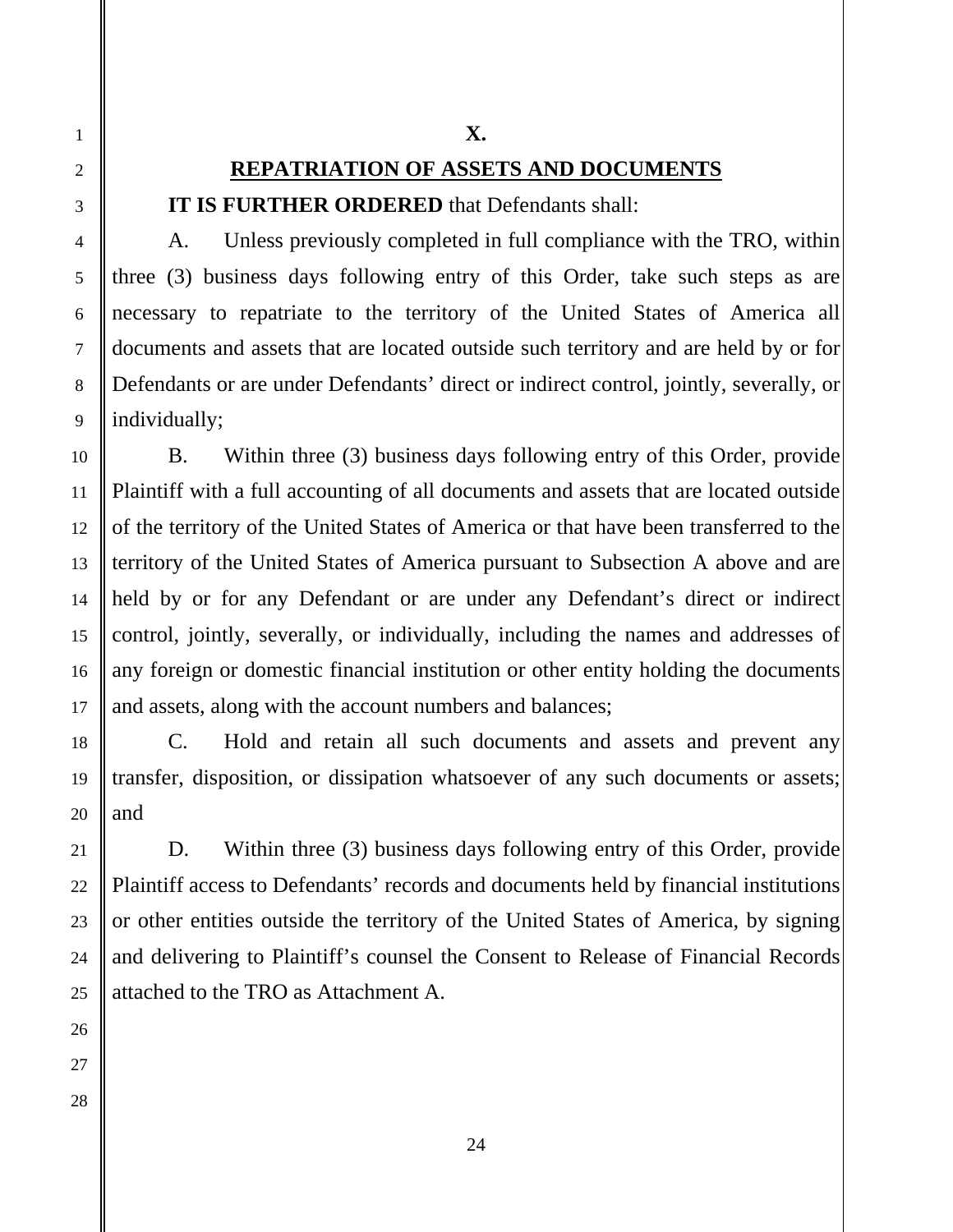# **XI.**

# **INTERFERENCE WITH REPATRIATION**

**IT IS FURTHER ORDERED** that Defendants are restrained and enjoined from taking any action, directly or indirectly, which may result in the encumbrance or dissipation of foreign assets, or in the hindrance of the repatriation required by the preceding Section X of this Order, including:

 A. Sending any statement, letter, facsimile, e-mail or wire transmission, or telephoning or engaging in any other act, directly or indirectly, that results in a determination by a foreign trustee or other entity that a "duress" event has occurred under the terms of a foreign trust agreement, until such time that assets have been fully repatriated pursuant to the preceding Section of this Order; and

B. Notifying any trustee, protector or other agent of any foreign trust or other related entities of either the existence of this Order, or of the fact that repatriation is required pursuant to a Court Order, until such time as assets have been fully repatriated pursuant to the preceding Section of this Order.

# **XII.**

# **EXPEDITED DISCOVERY**

**IT IS FURTHER ORDERED** that pursuant to Federal Rules of Civil Procedure 30(a), 31(a), 34, and 45, and notwithstanding the provisions of Federal Rules of Civil Procedure 26(d) and (f),  $30(a)(2)(A)$ , and  $31(a)(2)(A)$ , the parties are granted leave, at any time after entry of this Order to:

 A. Take the deposition of any person, whether or not a party, for the purpose of discovering the nature, location, status, and extent of the assets of Defendants, and Defendants' affiliates and subsidiaries; the nature and location of documents reflecting the business transactions of Defendants, and Defendants' affiliates and subsidiaries; the location of any premises where Defendants, directly or through any third party, conduct business operations; the Defendants' whereabouts; and/or the applicability of any evidentiary privileges to this action;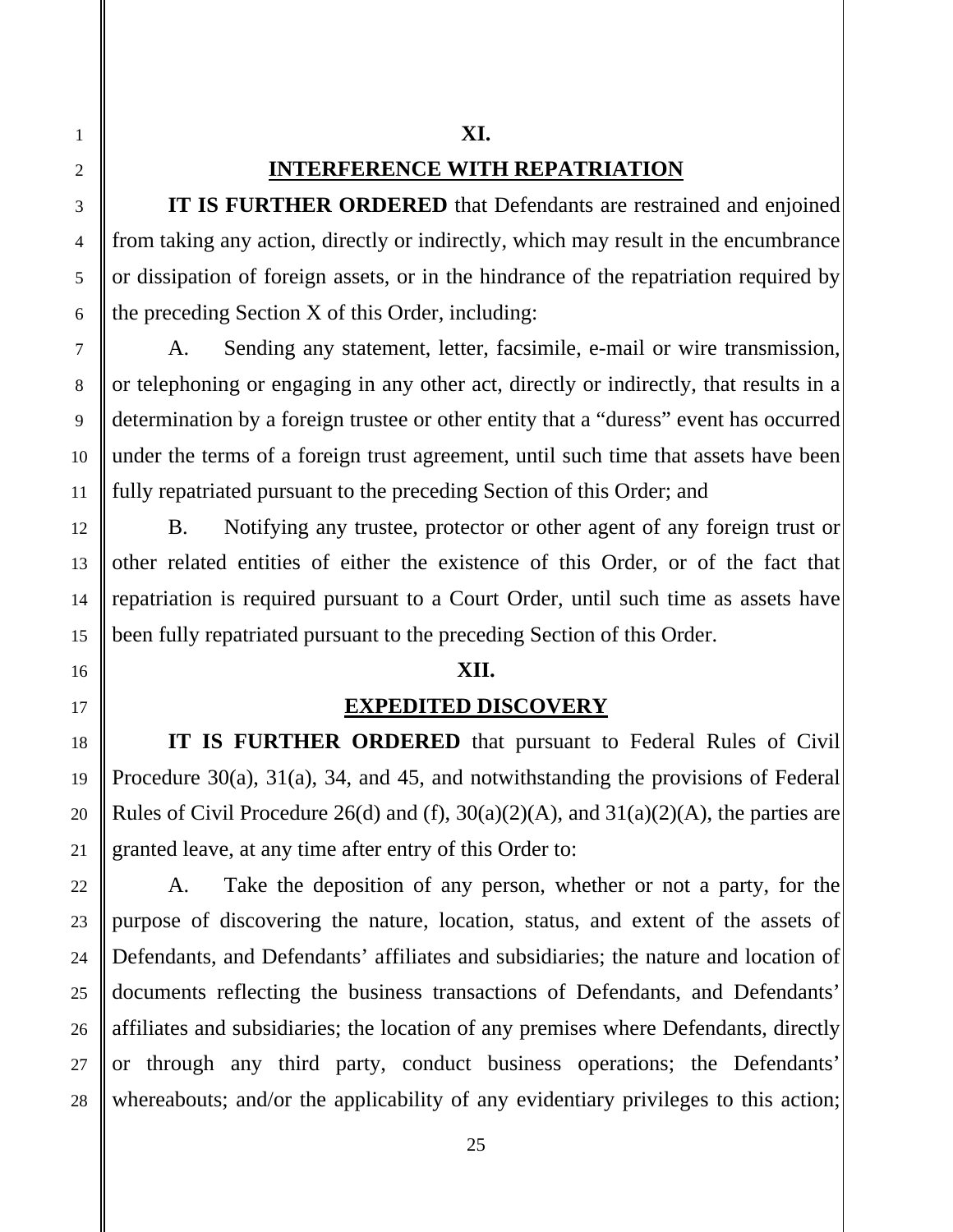and

1

2

3

4

5

6

7

8

9

10

11

12

13

14

15

16

17

18

19

20

21

22

23

25

26

27

28

 B. Demand the production of documents from any person, whether or not a party, relating to the nature, status, and extent of the assets of Defendants, and Defendants' affiliates and subsidiaries; the nature and location of documents reflecting the business transactions of Defendants, and Defendants' affiliates and subsidiaries; the location of any premises where Defendants, directly or through any third party, conduct business operations; the Defendants' whereabouts; and/or the applicability of any evidentiary privileges to this action.

 Three (3) days notice shall be deemed sufficient for any such deposition, five (5) days notice shall be deemed sufficient for the production of any such documents, and twenty-four (24) hours notice shall be deemed sufficient for the production of any such documents that are maintained or stored only as electronic data. The provisions of this Section shall apply both to parties to this case and to non-parties. The limitations and conditions set forth in Federal Rules of Civil Procedure  $30(a)(2)(A)(ii)$  and  $31(a)(2)(A)(ii)$  regarding subsequent depositions of an individual shall not apply to depositions taken pursuant to this Section. Any such depositions taken pursuant to this Section shall not be counted toward any limit on the number of depositions under the Federal Rules of Civil Procedure, including those set forth in Federal Rules of Civil Procedure  $30(a)(2)(A)$  and  $31(a)(2)(A)$ . Service of discovery upon a party, taken pursuant to this Section, shall be sufficient if made through the means described in Section XIV of this Order.

### **XIII.**

24

# **DISTRIBUTION OF ORDER BY DEFENDANTS**

**IT IS FURTHER ORDERED** that Defendants shall immediately provide a copy of this Order to each of their corporations, subsidiaries, affiliates, partners, divisions, sales entities, successors, assigns, members, officers, directors, independent contractors, agents, servants, attorneys, spouses, representatives, and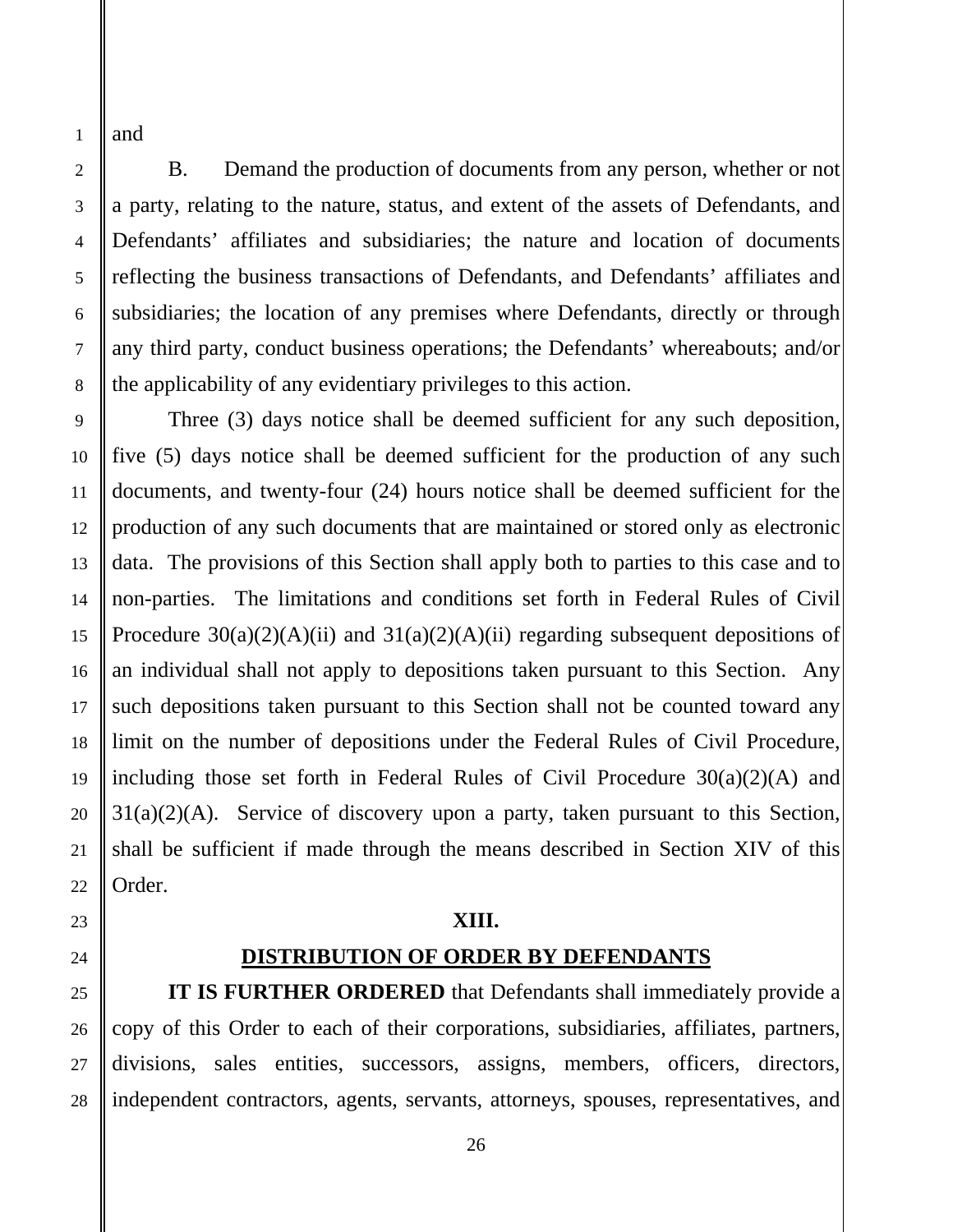any other persons in active concert or participation with them. Within five (5) calendar days following entry of this Order, Defendants shall file with this Court and serve on Plaintiff an affidavit identifying the name, title, addresses, telephone numbers, date of service, and manner of service of the persons and entities Defendants have served with a copy of this Order in compliance with this provision.

### **XIV.**

# **SERVICE OF THIS ORDER**

 IT IS FURTHER ORDERED that copies of this Order may be distributed by United States First Class Mail, overnight delivery, facsimile, electronic mail, or personally, by agents or employees of Plaintiff, by agents or employees of the Receiver, by any law enforcement agency, or by private process server, upon any person, financial institution, or other entity that may have possession or control of any property, property right, document, or asset of any Defendant, or that may be subject to any provision of this Order. Service upon any branch or office of any financial institution or entity shall effect service upon the entire financial institution or entity.

### **XV.**

### **CONSUMER REPORTING AGENCIES**

 **IT IS FURTHER ORDERED** that, pursuant to Section 604 of the Fair Credit Reporting Act, 15 U.S.C. § 1681b, any consumer reporting agency may furnish a consumer or credit report concerning any Defendant to Plaintiff.

### **XVI.**

### **SERVICE UPON PLAINTIFF**

 **IT IS FURTHER ORDERED** that Defendants shall serve all pleadings, memoranda, correspondence, affidavits, declarations, or other documents related to this Order or Plaintiff's motion for a preliminary injunction by: (1) e-mail to jwei@ftc.gov, slevine1@ftc.gov, or aaustin2@ftc.gov; and (2) facsimile